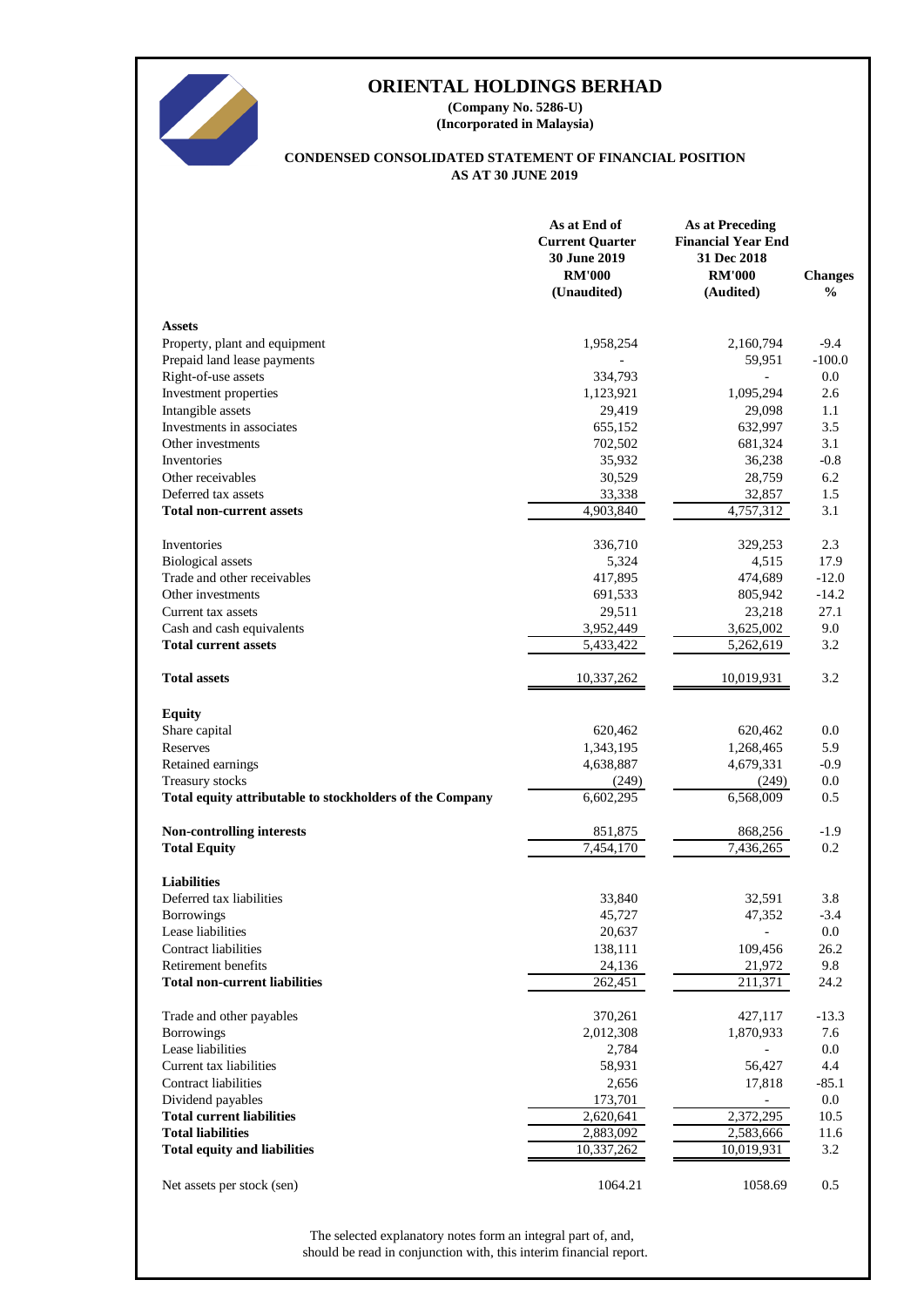**(Company No. 5286-U) (Incorporated in Malaysia)**

## **CONDENSED CONSOLIDATED STATEMENT OF PROFIT OR LOSS AND OTHER COMPREHENSIVE INCOME FOR THE PERIOD ENDED 30 JUNE 2019**

|                                                                                                      | <b>Individual Quarter</b>                                                                |                                                                                     |                        |                                                                                                            | <b>Cumulative Quarters</b>                                                                                   |                        |  |
|------------------------------------------------------------------------------------------------------|------------------------------------------------------------------------------------------|-------------------------------------------------------------------------------------|------------------------|------------------------------------------------------------------------------------------------------------|--------------------------------------------------------------------------------------------------------------|------------------------|--|
|                                                                                                      | <b>Current</b><br>Year<br><b>Ouarter</b><br>30 June 2019<br><b>RM'000</b><br>(Unaudited) | Preceding<br>Year<br><b>Ouarter</b><br>30 June 2018<br><b>RM'000</b><br>(Unaudited) | <b>Changes</b><br>$\%$ | <b>Current Year</b><br><b>To Date</b><br>(Two quarters to<br>30 June 2019)<br><b>RM'000</b><br>(Unaudited) | <b>Preceding Year</b><br><b>To Date</b><br>(Two quarters to<br>30 June 2018)<br><b>RM'000</b><br>(Unaudited) | <b>Changes</b><br>$\%$ |  |
| Revenue                                                                                              | 1,408,104                                                                                | 1,874,329                                                                           | $-24.9$                | 2,797,836                                                                                                  | 3,355,052                                                                                                    | $-16.6$                |  |
| <b>Results from operating activities</b>                                                             | 44,940                                                                                   | 229,241                                                                             | $-80.4$                | 195,900                                                                                                    | 272,757                                                                                                      | $-28.2$                |  |
| Finance costs                                                                                        | (5,262)                                                                                  | (2,080)                                                                             | $-153.0$               | (9,641)                                                                                                    | (5,612)                                                                                                      | $-71.8$                |  |
| Share of profits after tax and non-controlling interest of associates                                | 16,310                                                                                   | 24,594                                                                              | $-33.7$                | 20,288                                                                                                     | 37,343                                                                                                       | $-45.7$                |  |
| <b>Profit before taxation</b>                                                                        | 55,988                                                                                   | 251,755                                                                             | $-77.8$                | 206,547                                                                                                    | 304,488                                                                                                      | $-32.2$                |  |
| Income tax expenses                                                                                  | (12, 537)                                                                                | (33, 663)                                                                           | 62.8                   | (54, 584)                                                                                                  | (59, 942)                                                                                                    | 8.9                    |  |
| Profit from continuing operations                                                                    | 43,451                                                                                   | 218,092                                                                             | $-80.1$                | 151,963                                                                                                    | 244,546                                                                                                      | $-37.9$                |  |
| Other comprehensive (expense)/income, net of tax                                                     |                                                                                          |                                                                                     |                        |                                                                                                            |                                                                                                              |                        |  |
| Foreign currency translation differences for foreign operations                                      | 55,477                                                                                   | (2,898)                                                                             | 2014.3                 | 31,795                                                                                                     | (139, 533)                                                                                                   | 122.8                  |  |
| Fair value gain of equity instruments designated at fair value through other<br>comprehensive income | 35,173                                                                                   | 47,504                                                                              | $-26.0$                | 48,284                                                                                                     | 43,331                                                                                                       | $-11.4$                |  |
| Share of other comprehensive income of equity accounted associates                                   | 7,489                                                                                    | L,                                                                                  | $\boldsymbol{0}$       | 7,489                                                                                                      |                                                                                                              | $\boldsymbol{0}$       |  |
| Other comprehensive income/(expense) for the period, net of tax                                      | 98,139                                                                                   | 44,606                                                                              | 120.0                  | 87,568                                                                                                     | (96,202)                                                                                                     | 191.0                  |  |
| Total comprehensive income for the period                                                            | 141,590                                                                                  | 262,698                                                                             | $-46.1$                | 239,531                                                                                                    | 148,344                                                                                                      | 61.5                   |  |
| Profit/(Loss) attributable to:                                                                       |                                                                                          |                                                                                     |                        |                                                                                                            |                                                                                                              |                        |  |
| Stockholders of the Company                                                                          | 77,311                                                                                   | 219,987                                                                             | $-64.9$                | 170,479                                                                                                    | 280,952                                                                                                      | $-39.3$                |  |
| Non-controlling interests                                                                            | (33,860)                                                                                 | (1,895)                                                                             | $-1686.8$              | (18,516)                                                                                                   | (36, 406)                                                                                                    | 49.1                   |  |
| Profit for the period                                                                                | 43,451                                                                                   | 218,092                                                                             | $-80.1$                | 151,963                                                                                                    | 244,546                                                                                                      | $-37.9$                |  |
| Total comprehensive income/(expense) attributable to:                                                |                                                                                          |                                                                                     |                        |                                                                                                            |                                                                                                              |                        |  |
| Stockholders of the Company                                                                          | 164,592                                                                                  | 263,233                                                                             | $-37.5$                | 245,209                                                                                                    | 213,556                                                                                                      | 14.8                   |  |
| Non-controlling interests                                                                            | (23,002)                                                                                 | (535)                                                                               | $-4199.4$              | (5,678)                                                                                                    | (65, 212)                                                                                                    | 91.3                   |  |
| Total comprehensive income for the period                                                            | 141,590                                                                                  | 262,698                                                                             | $-46.1$                | 239,531                                                                                                    | 148,344                                                                                                      | 61.5                   |  |
| Weighted average number of stocks in issue ('000)                                                    | 620,362                                                                                  | 620,362                                                                             |                        | 620,362                                                                                                    | 620,362                                                                                                      |                        |  |
| Basic earnings per stock (sen)<br>(based on the weighted average number of stocks)                   | 12.46                                                                                    | 35.46                                                                               | $-64.9$                | 27.48                                                                                                      | 45.29                                                                                                        | $-39.3$                |  |

The selected explanatory notes form an integral part of, and, should be read in conjunction with, this interim financial report.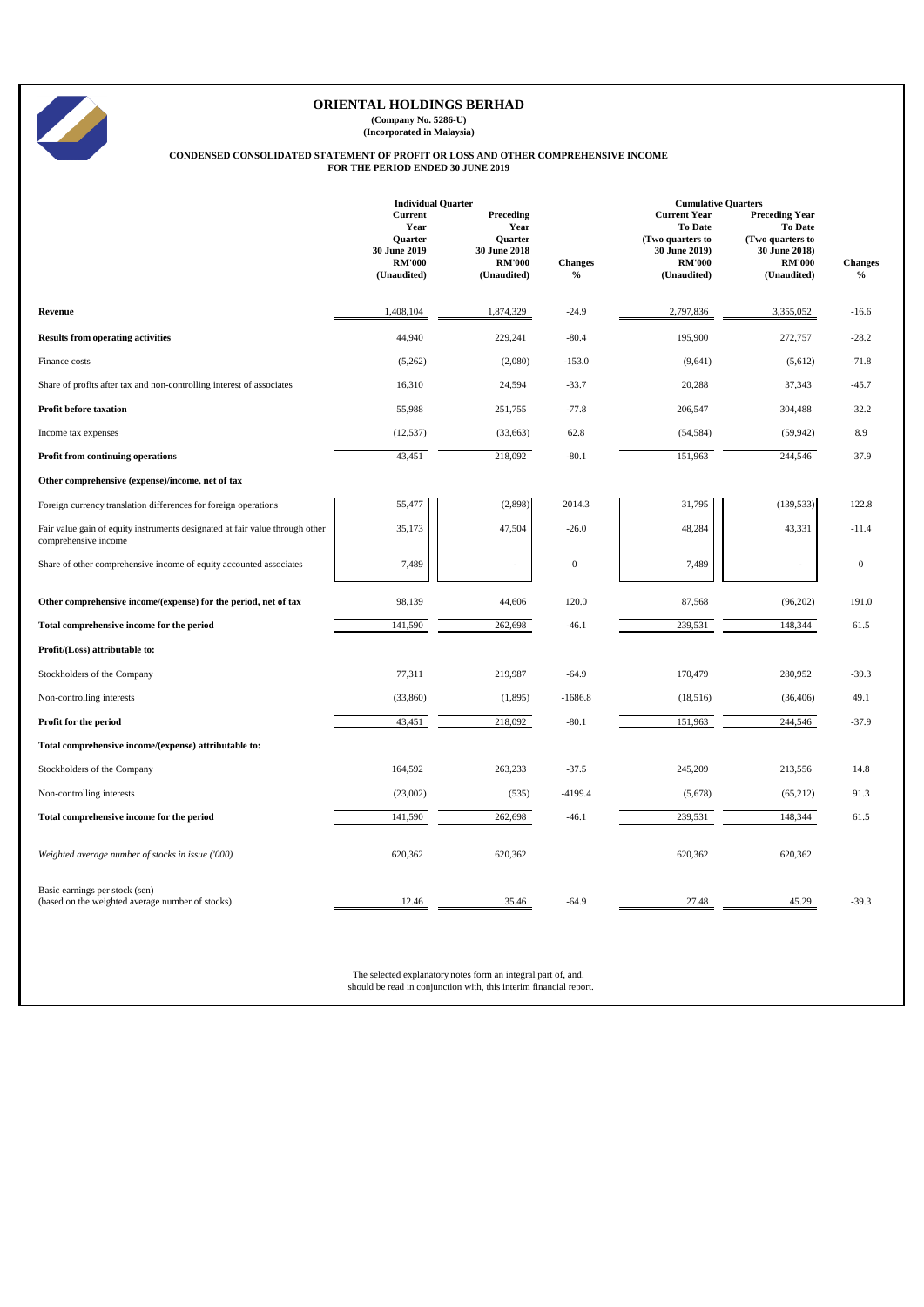

**(Company No. 5286-U) (Incorporated in Malaysia)**

#### **CONDENSED CONSOLIDATED STATEMENT OF PROFIT OR LOSS AND OTHER COMPREHENSIVE INCOME FOR THE PERIOD ENDED 30 JUNE 2019**

|                                                                               | <b>Individual Quarter</b> |                     | <b>Cumulative Quarters</b> |                                                               |  |  |  |  |  |  |  |
|-------------------------------------------------------------------------------|---------------------------|---------------------|----------------------------|---------------------------------------------------------------|--|--|--|--|--|--|--|
|                                                                               | <b>Current</b>            | Preceding           | <b>Current Year</b>        | <b>Preceding Year</b>                                         |  |  |  |  |  |  |  |
|                                                                               | Year                      | Year                | <b>To Date</b>             | <b>To Date</b>                                                |  |  |  |  |  |  |  |
|                                                                               | <b>Ouarter</b>            | <b>Ouarter</b>      | (Two quarters to           | (Two quarters to                                              |  |  |  |  |  |  |  |
|                                                                               | 30 June 2019              | <b>30 June 2018</b> | 30 June 2019)              | 30 June 2018)                                                 |  |  |  |  |  |  |  |
|                                                                               | <b>RM'000</b>             | <b>RM'000</b>       | <b>RM'000</b>              | <b>RM'000</b>                                                 |  |  |  |  |  |  |  |
|                                                                               | (Unaudited)               | (Unaudited)         | (Unaudited)                | (Unaudited)                                                   |  |  |  |  |  |  |  |
| Included in the Total Comprehensive Income for the period are the followings: |                           |                     |                            |                                                               |  |  |  |  |  |  |  |
|                                                                               |                           |                     |                            |                                                               |  |  |  |  |  |  |  |
| Interest income                                                               | (26, 110)                 | (20,020)            | (51, 594)                  | (41, 912)                                                     |  |  |  |  |  |  |  |
| Other income including investment income                                      | (16,778)                  | (84, 183)           | (18, 424)                  | (85,298)                                                      |  |  |  |  |  |  |  |
| Interest expense                                                              | 5,262                     | 2,080               | 9.641                      | 5,612                                                         |  |  |  |  |  |  |  |
| Depreciation and amortisation                                                 | 36,666                    | 35,401              | 72,499                     | 69,223                                                        |  |  |  |  |  |  |  |
| Bad debts recovered                                                           | (20)                      |                     | (21)                       | (11)                                                          |  |  |  |  |  |  |  |
| Write down of inventories                                                     | 719                       | 688                 | 732                        | 862                                                           |  |  |  |  |  |  |  |
| Write off of property, plant and equipment                                    | 266                       | 26                  | 285                        | 28                                                            |  |  |  |  |  |  |  |
| (Gain)/Loss on disposal of investments                                        | (49)                      | (124)               | (49)                       | 282                                                           |  |  |  |  |  |  |  |
| Gain on disposal of property, plant and equipment                             | (596)                     | (619)               | (745)                      | (1, 124)                                                      |  |  |  |  |  |  |  |
| Provision for/(Reversal of) impairment loss on assets                         | 13                        | 5,395               | (207)                      | 5,142                                                         |  |  |  |  |  |  |  |
| Unrealised foreign exchange loss/(gain)                                       | 39,801                    | (715)               | 15,881                     | 97,922                                                        |  |  |  |  |  |  |  |
| Realised foreign exchange loss/(gain)                                         | 969                       | (3,179)             | 3,610                      | (2,015)                                                       |  |  |  |  |  |  |  |
|                                                                               |                           |                     |                            |                                                               |  |  |  |  |  |  |  |
|                                                                               |                           |                     |                            |                                                               |  |  |  |  |  |  |  |
|                                                                               |                           |                     |                            |                                                               |  |  |  |  |  |  |  |
|                                                                               |                           |                     |                            | The selected explanatory notes form an integral part of, and, |  |  |  |  |  |  |  |

should be read in conjunction with, this interim financial report.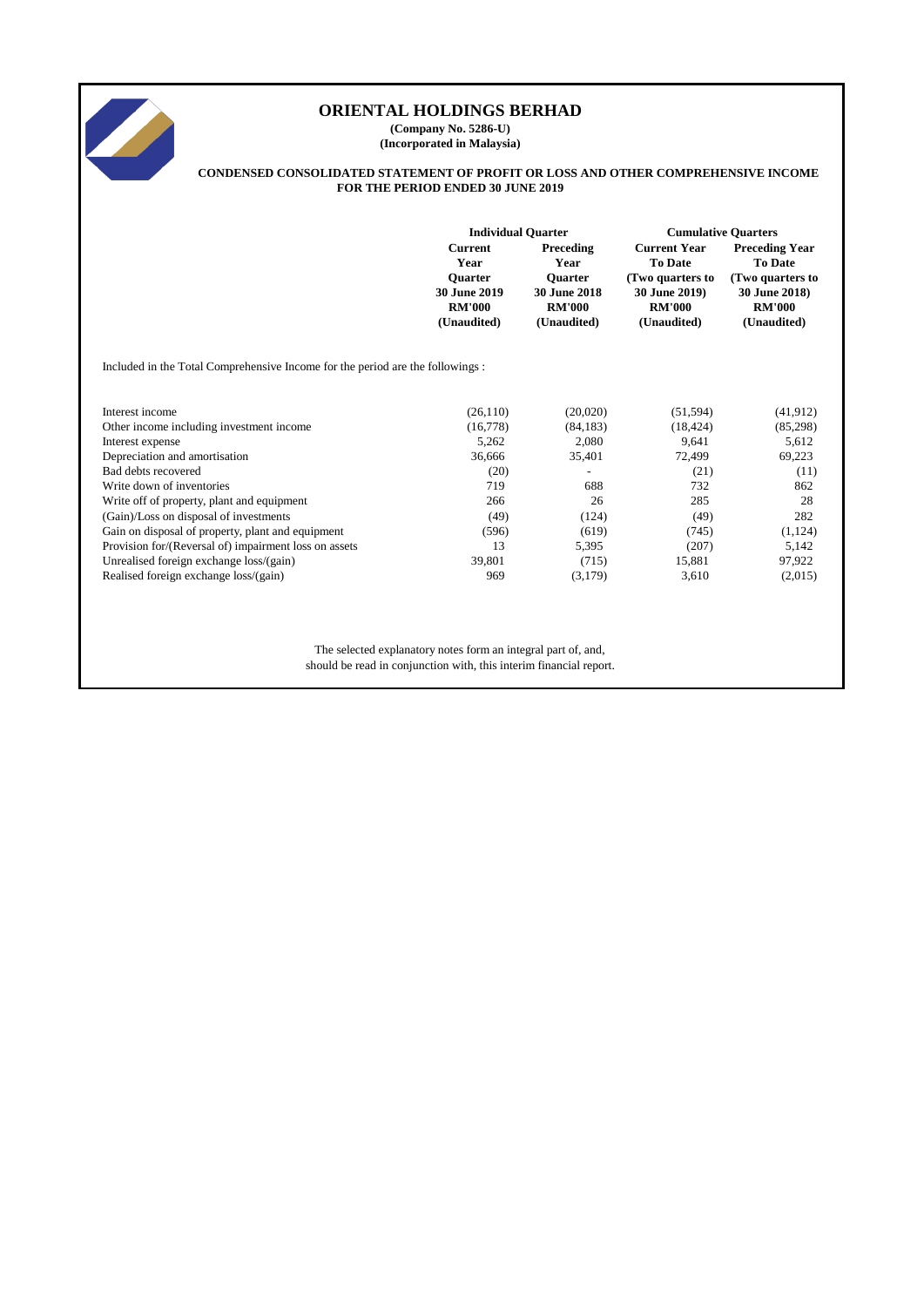

**(Company No. 5286-U) (Incorporated in Malaysia)**

#### **CONDENSED CONSOLIDATED STATEMENT OF CHANGES IN EQUITY FOR THE PERIOD ENDED 30 JUNE 2019**

|                                                                  | Attributable to stockholders of the Company    |                               |                          |                           |                             |                          |              |                              |                        |
|------------------------------------------------------------------|------------------------------------------------|-------------------------------|--------------------------|---------------------------|-----------------------------|--------------------------|--------------|------------------------------|------------------------|
|                                                                  | Non-distributable<br><b>Distributable</b><br>→ |                               |                          |                           |                             |                          |              |                              |                        |
|                                                                  | <b>Share</b><br>capital                        | <b>Translation</b><br>reserve | Fair value<br>reserve    | <b>Treasury</b><br>stocks | <b>Retained</b><br>earnings | Capital<br>reserve       | <b>Total</b> | Non-controlling<br>interests | <b>Total</b><br>equity |
| In thousands of RM<br>At 1 January 2018                          | 620,462                                        | 895,976                       | 400.163                  | (249)                     | 4,423,146                   | 40,248                   | 6,379,746    | 935,577                      | 7,315,323              |
|                                                                  |                                                |                               |                          |                           |                             |                          |              |                              |                        |
| Foreign currency translation differences for foreign operations  | $\overline{\phantom{a}}$                       | (113,507)                     | $\blacksquare$           | $\overline{\phantom{a}}$  |                             | $\overline{\phantom{a}}$ | (113,507)    | (26,026)                     | (139, 533)             |
| Fair value of financial assets                                   |                                                |                               | 46,111                   |                           |                             |                          | 46,111       | (2,780)                      | 43,331                 |
| Total other comprehensive income for the period                  | $\overline{\phantom{a}}$                       | (113,507)                     | 46,111                   | $\overline{\phantom{a}}$  | $\overline{a}$              | $\sim$                   | (67, 396)    | (28, 806)                    | (96,202)               |
| Profit for the period                                            |                                                | $\sim$                        | $\overline{\phantom{a}}$ |                           | 280,952                     |                          | 280,952      | (36, 406)                    | 244,546                |
| Total comprehensive (expense)/income for the period              |                                                | (113,507)                     | 46,111                   |                           | 280,952                     | $\mathcal{L}$            | 213,556      | (65,212)                     | 148,344                |
| Dividends to stockholders                                        |                                                |                               |                          |                           | (210,923)                   | $\sim$                   | (210, 923)   | $\sim$                       | (210, 923)             |
| Dividends paid to non-controlling interests                      |                                                |                               |                          |                           |                             |                          |              | (8,195)                      | (8,195)                |
| Issuance of preference share by associate company                |                                                |                               |                          |                           | 490                         |                          | 490          |                              | 490                    |
| Distribution of dividends by associate to preference shareholder |                                                |                               |                          |                           | (19,600)                    |                          | (19,600)     |                              | (19,600)               |
| Acquisition of interest in existing subsidiaries                 |                                                |                               |                          |                           | (6, 431)                    |                          | (6, 431)     | 2,041                        | (4,390)                |
| Total contribution from owners                                   | $\overline{\phantom{a}}$                       | $\overline{a}$                |                          | $\sim$                    | (236, 464)                  | $\sim$                   | (236, 464)   | (6, 154)                     | (242, 618)             |
| At 30 June 2018                                                  | 620,462                                        | 782,469                       | 446,274                  | (249)                     | 4,467,634                   | 40,248                   | 6,356,838    | 864,211                      | 7,221,049              |
|                                                                  |                                                |                               |                          |                           |                             |                          |              |                              |                        |
| In thousands of RM<br>At 1 January 2019                          | 620,462                                        | 842,404                       | 385,813                  | (249)                     | 4,679,331                   | 40,248                   | 6,568,009    | 868,256                      | 7,436,265              |
|                                                                  |                                                |                               |                          |                           |                             |                          |              |                              |                        |
| Foreign currency translation differences for foreign operations  |                                                | 25,583                        |                          |                           |                             |                          | 25,583       | 6,212                        | 31,795                 |
| Fair value of financial assets                                   |                                                | $\overline{\phantom{a}}$      | 41,658                   |                           |                             |                          | 41,658       | 6,626                        | 48,284                 |
| Share of other comprehensive income of equity accounted          |                                                |                               |                          |                           |                             |                          |              |                              |                        |
| associates                                                       |                                                |                               | 7,489                    |                           |                             |                          | 7,489        |                              | 7,489                  |
| Total other comprehensive income for the period                  |                                                | 25,583                        | 49,147                   |                           |                             |                          | 74,730       | 12,838                       | 87,568                 |
| Profit for the period                                            |                                                |                               |                          | $\overline{\phantom{a}}$  | 170,479                     | $\overline{\phantom{a}}$ | 170,479      | (18,516)                     | 151,963                |
| Total comprehensive income/(expense) for the period              | $\overline{a}$                                 | 25,583                        | 49,147                   | $\sim$                    | 170,479                     | $\sim$                   | 245,209      | (5,678)                      | 239,531                |
| Dividends to stockholders                                        |                                                |                               |                          |                           | (210, 923)                  |                          | (210, 923)   |                              | (210, 923)             |
| Dividends paid to non-controlling interests                      | $\overline{\phantom{a}}$                       | $\overline{\phantom{a}}$      |                          | $\overline{\phantom{a}}$  |                             |                          |              | (10,703)                     | (10,703)               |
| Total distribution to owners                                     |                                                | $\overline{a}$                |                          | $\sim$                    | (210,923)                   | $\overline{a}$           | (210, 923)   | (10,703)                     | (221, 626)             |
| At 30 June 2019                                                  | 620,462                                        | 867,987                       | 434,960                  | (249)                     | 4,638,887                   | 40.248                   | 6,602,295    | 851,875                      | 7,454,170              |

The selected explanatory notes form an integral part of, and, should be read in conjunction with, this interim financial report.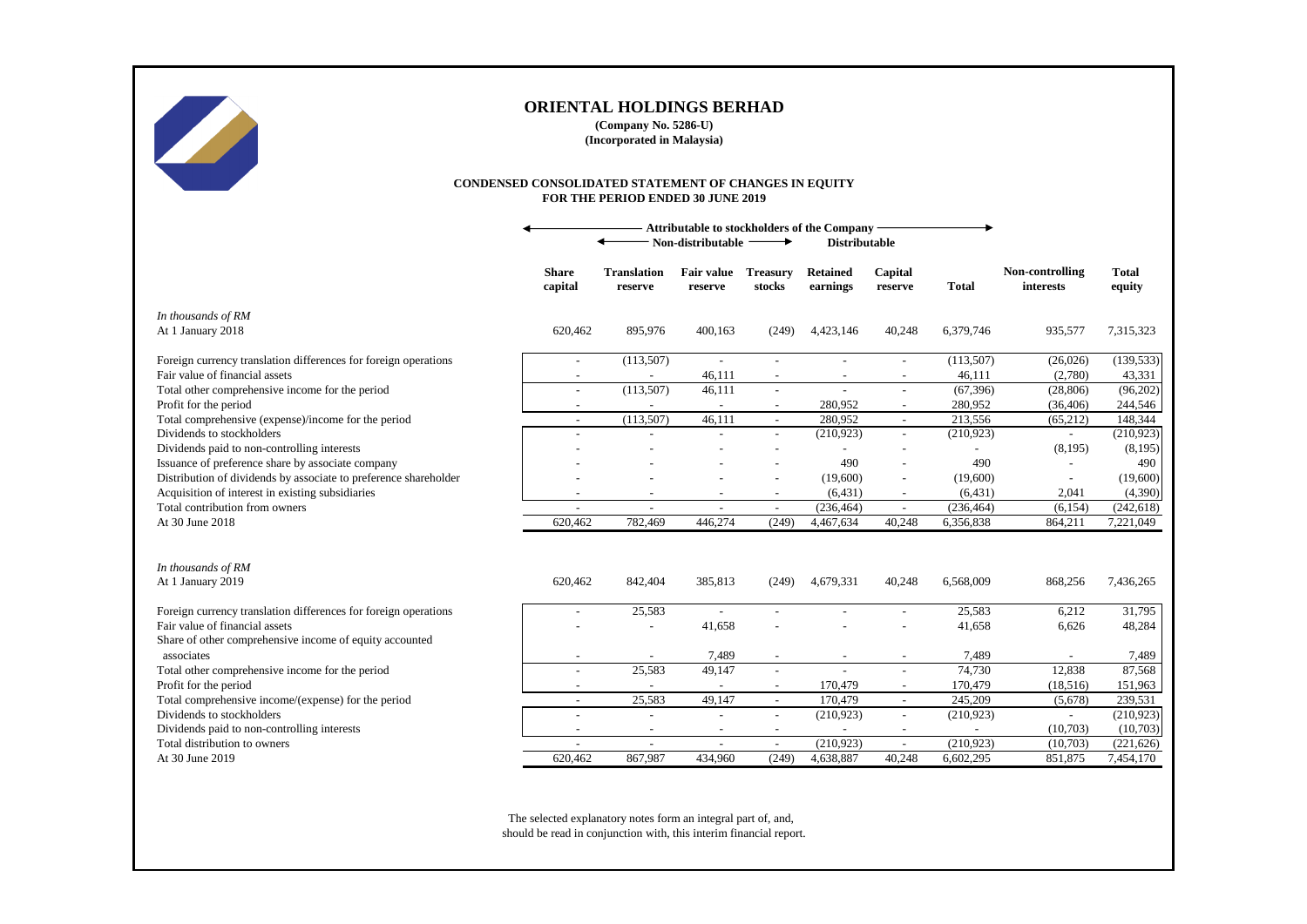**(Company No. 5286-U) (Incorporated in Malaysia)**

## **CONDENSED CONSOLIDATED STATEMENT OF CASH FLOWS FOR THE PERIOD ENDED 30 JUNE 2019**

|                                                                                                                                                                                                                                                         | <b>Current Year</b><br><b>To Date</b><br>(Two quarters to<br>30 June 2019)<br><b>RM'000</b><br>(Unaudited) | <b>Preceding Year</b><br><b>To Date</b><br>(Two quarters to<br>30 June 2018)<br><b>RM'000</b><br>(Unaudited) |
|---------------------------------------------------------------------------------------------------------------------------------------------------------------------------------------------------------------------------------------------------------|------------------------------------------------------------------------------------------------------------|--------------------------------------------------------------------------------------------------------------|
| CASH FLOWS FROM OPERATING ACTIVITIES                                                                                                                                                                                                                    |                                                                                                            |                                                                                                              |
| Profit before tax                                                                                                                                                                                                                                       | 206,547                                                                                                    | 304,488                                                                                                      |
| Adjustments for:<br>Non-cash items<br>Non-operating items                                                                                                                                                                                               | 88,272<br>(81, 460)                                                                                        | 174,960<br>(159, 783)                                                                                        |
| Operating profit before working capital changes                                                                                                                                                                                                         | 213,359                                                                                                    | 319,665                                                                                                      |
| Changes in working capital                                                                                                                                                                                                                              | 607                                                                                                        | (204, 082)                                                                                                   |
| Cash flow from operating activities<br>Dividend received, net<br>Tax paid<br>Interest paid<br>Payment of retirement benefits<br>Net cash flows from operating activities                                                                                | 213,966<br>26,217<br>(57, 523)<br>(8,740)<br>(56)<br>173,864                                               | 115,583<br>95,422<br>(50,072)<br>(4,516)<br>(159)<br>156,258                                                 |
| <b>CASH FLOWS FROM INVESTING ACTIVITIES</b>                                                                                                                                                                                                             |                                                                                                            |                                                                                                              |
| Capital expenditure<br>Purchase of investments<br>Proceeds from disposal of investments<br>Interest received<br>Acquisition of interest in existing subsidiaries<br>Decrease in short term investments, net<br>Net cash flows from investing activities | (128, 463)<br>(96)<br>23,338<br>49,271<br>120,520<br>64,570                                                | (97, 749)<br>(34,964)<br>32,381<br>40,821<br>(4,390)<br>239,031<br>175,130                                   |
|                                                                                                                                                                                                                                                         |                                                                                                            |                                                                                                              |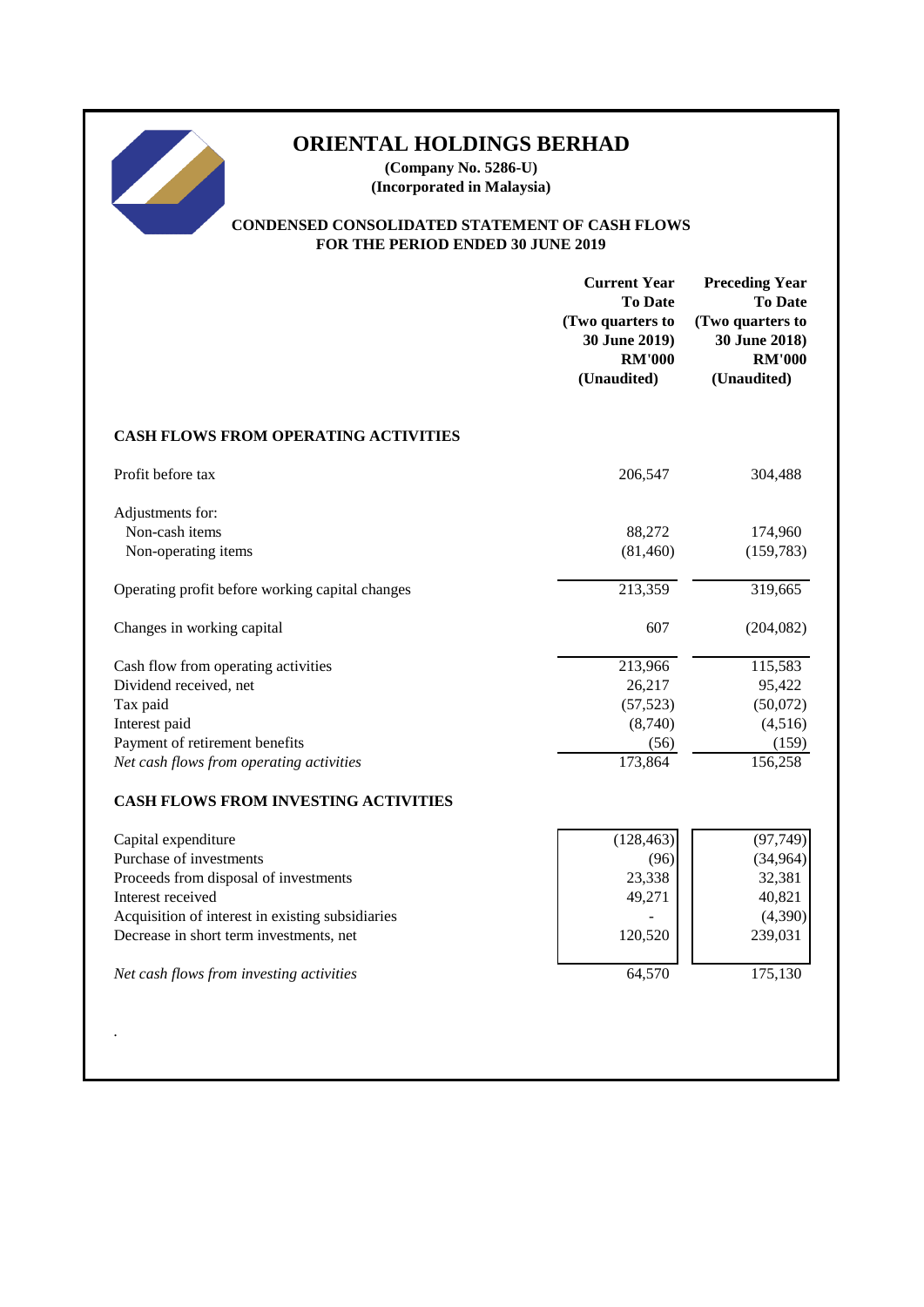| <b>CONSOLIDATED STATEMENT OF CASH FLOWS (Cont'd)</b>                                                                                                                                                                                                                                                                                                           | <b>Current Year</b><br><b>To Date</b><br>(Two quarters to<br>30 June 2019)<br><b>RM'000</b><br>(Unaudited) | <b>Preceding Year</b><br><b>To Date</b><br>(Two quarters to<br>30 June 2018)<br><b>RM'000</b><br>(Unaudited) |
|----------------------------------------------------------------------------------------------------------------------------------------------------------------------------------------------------------------------------------------------------------------------------------------------------------------------------------------------------------------|------------------------------------------------------------------------------------------------------------|--------------------------------------------------------------------------------------------------------------|
| <b>CASH FLOWS FROM FINANCING ACTIVITIES</b>                                                                                                                                                                                                                                                                                                                    |                                                                                                            |                                                                                                              |
| Bank borrowings (net)<br>Dividends paid to stockholders<br>Fixed deposits pledged for banking facilities<br>Dividends paid to non-controlling interests<br>Net cash flows from/(used in) financing activities<br>Net increase in cash and cash equivalents<br>Cash and cash equivalents at 1 January<br>Effects of exchange rates on cash and cash equivalents | 101,536<br>(37, 222)<br>(23, 947)<br>(10,703)<br>29,664<br>268,098<br>2,959,210<br>35,402                  | 25,720<br>(37, 222)<br>16,825<br>(8,195)<br>(2,872)<br>328,516<br>2,375,587<br>(82, 689)                     |
| Cash and cash equivalents at 30 June (Note 1)                                                                                                                                                                                                                                                                                                                  | 3,262,710                                                                                                  | 2,621,414                                                                                                    |
| <b>NOTE</b>                                                                                                                                                                                                                                                                                                                                                    | <b>RM'000</b>                                                                                              | <b>RM'000</b>                                                                                                |
| 1 Cash and cash equivalents consist of: -<br>Cash and bank balances<br>Fixed deposits<br>Unit trust money market funds                                                                                                                                                                                                                                         | 1,135,221<br>2,655,331<br>161,897                                                                          | 879,712<br>2,248,981<br>140,909                                                                              |
| Less:<br>Deposits pledged                                                                                                                                                                                                                                                                                                                                      | 3,952,449<br>(689, 739)                                                                                    | 3,269,602<br>(648, 188)                                                                                      |
|                                                                                                                                                                                                                                                                                                                                                                | 3,262,710                                                                                                  | 2,621,414                                                                                                    |

should be read in conjunction with, this interim financial report. The selected explanatory notes form an integral part of, and,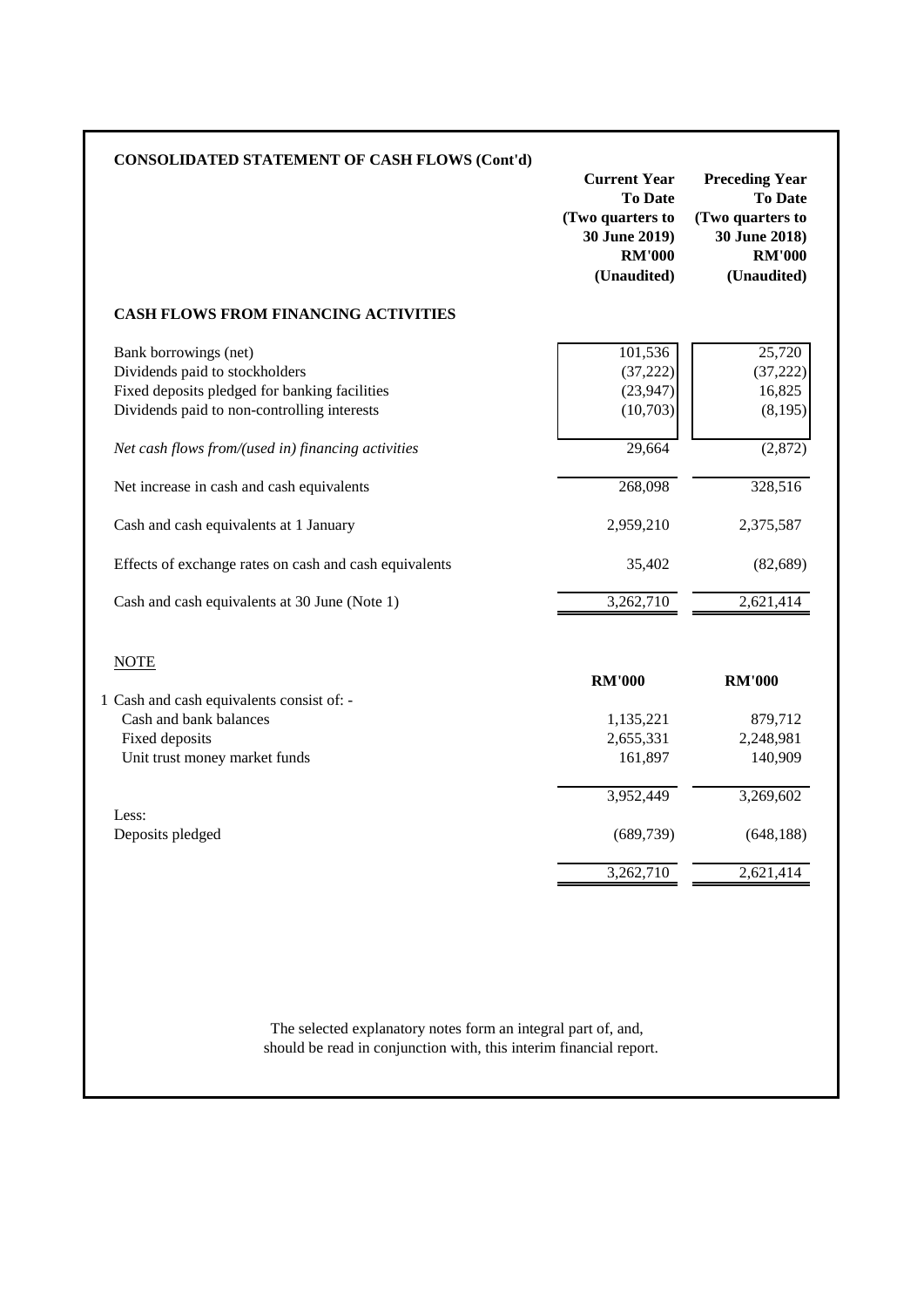## **SELECTED EXPLANATORY NOTES TO THE INTERIM FINANCIAL REPORT 30 JUNE 2019**

#### **1. Basis of Preparation**

The interim financial report is unaudited and has been prepared in compliance with MFRS 134, Interim Financial Reporting and the additional disclosure requirements as in Part A of Appendix 9B of the Revised Listing Requirements.

The interim financial report should be read in conjunction with the most recent annual audited financial statements of the Group for the year ended 31 December 2018. These explanatory notes provide an explanation of events and transactions that are significant to an understanding of the changes in the financial position and performance of the Group since the year ended 31 December 2018.

The accounting policies and methods of computation adopted by the Group in this interim financial report are consistent with the most recent annual audited financial statements for the year ended 31 December 2018.

#### **MFRSs, Amendments to MFRSs and IC Interpretations issued but not yet effective:**

### *MFRSs, Interpretations and amendments effective for annual periods beginning on or after 1 January 2020*

- Amendments to MFRS 3, *Business Combinations*
- Amendments to MFRS 101, *Presentation of Financial Statements*

#### *MFRSs, Interpretations and amendments effective for annual periods beginning on or after 1 January 2021*

• MFRS 17, *Insurance Contracts*

#### *MFRSs, Interpretations and amendments effective for annual periods beginning on or after a date yet to be confirmed*

• Amendments to MFRS 10, *Consolidated Financial Statements* and MFRS 128, *Investments in Associates and Joint Ventures – Sale or Contribution of Assets between an Investor and its Associate or Joint Venture*

The Group will adopt the above pronouncements when they become effective in the respective financial periods. These pronouncements are not expected to have a material impact to the financial statements of the Group upon their initial recognition.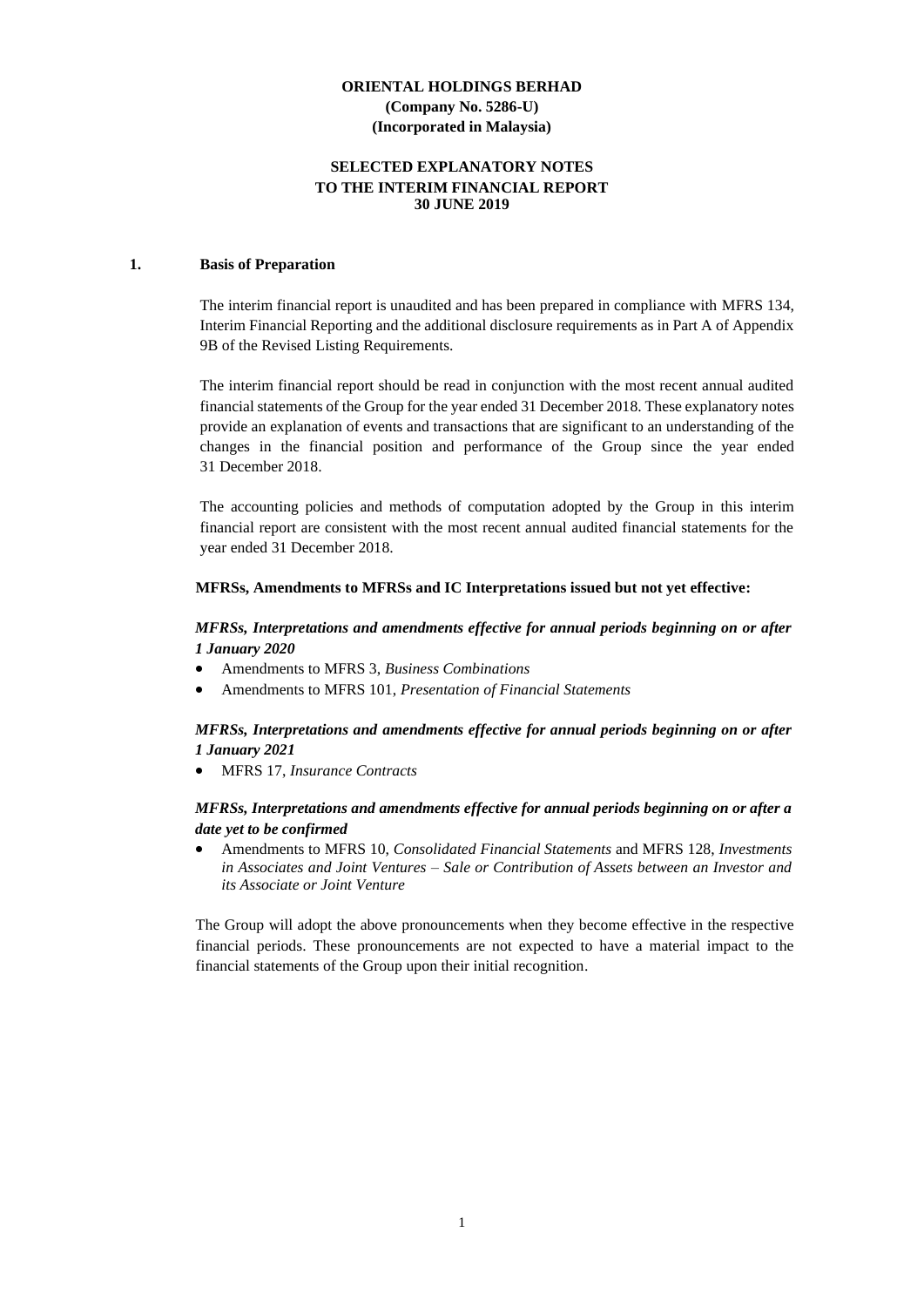#### **SELECTED EXPLANATORY NOTES TO THE INTERIM FINANCIAL REPORT 30 JUNE 2019 (Cont'd)**

The Group has adopted MFRS 16, *Leases* with effective from 1 January 2019 as mentioned below:

#### **MFRS 16,** *Leases*

MFRS 16 replaces the guidance in MFRS 117, Leases, IC Interpretation 4, *Determining whether an Arrangement contains a Lease*, IC Interpretation 115, Operating Leases *– Incentives* and IC Interpretation 127*, Evaluating the Substance of Transactions Involving the Legal Form of a Lease.*

MFRS 16 introduces a single, on-balance sheet lease accounting model for lessees. A lessee recognises a right-of-use asset representing its right to use the underlying asset and a lease liability representing its obligations to make lease payments. There are recognition exemptions for shortterm leases and leases of low-value items. Lessor accounting remains similar to the current standard which continues to be classified as finance or operating lease.

As allowed by the transitional provision, the Group apply MFRS 16 with effect from 1 January 2019, using the modified retrospective approach, with no restatement of comparative information. The cumulative effect of adopting MFRS 16 was recognised as an adjustment to the opening balance of following components at 1 January 2019.

| <b>Opening balance</b>        | <b>MFRS 117</b> | <b>Effect</b> of | <b>MFRS 16</b> |
|-------------------------------|-----------------|------------------|----------------|
|                               |                 | <b>Adoption</b>  |                |
|                               | RM'000          | RM'000           | RM'000         |
| Property, plant and equipment | 2,160,794       | (255,066)        | 1,905,728      |
| Prepaid lease payments        | 59,951          | (59, 951)        |                |
| Right-of-use assets           |                 | 340,094          | 340,094        |
| Lease liabilities             | -               | (25,077)         | (25,077)       |
| Finance lease obligation      | (9,834)         | 9,834            |                |
| Hire purchase liabilities     |                 | (9,834)          | (9,834)        |

**Condensed Consolidated Statement of Financial Position at 1 January 2019**

#### **2. Auditors' Qualification**

There's no qualification on the audit report of the preceding annual financial statements of Oriental Holdings Berhad.

#### **3. Seasonal Cyclical Factors**

Majority of the business operations of the Group are generally in tandem with the prevailing economic conditions where the Group operates with the exception of a few sectors. Commodity price is the most significant determinant of the level of profitability for the plantation sector although seasonal factor such as climatic condition also plays a part in determining the production level. The tourism sector will generally perform better during the major festive and holiday seasons.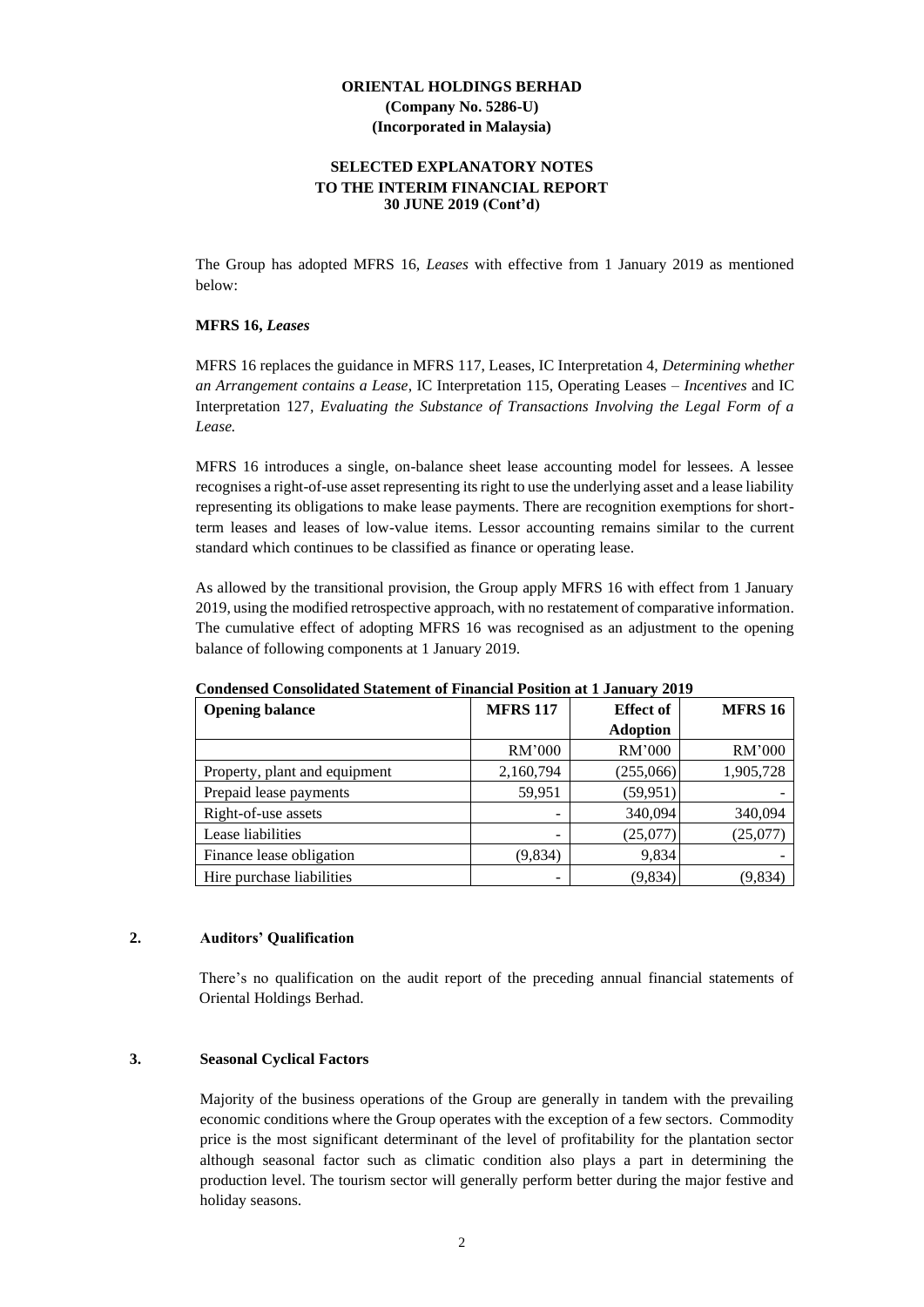#### **SELECTED EXPLANATORY NOTES TO THE INTERIM FINANCIAL REPORT 30 JUNE 2019 (Cont'd)**

#### **4. Exceptional Items**

There were no material exceptional items for the period under review.

#### **5. Changes in Estimates**

There were no material changes in estimates of amounts reported in prior financial period.

## **6. Debt and Equity Securities**

There were no issuance and repayment of debt and equity stocks, stock buy-backs, stock cancellations, stocks held as treasury stocks and resale of treasury stocks for the current financial period to date.

## **7. Dividends Paid**

Since the end of the previous financial year, the Company paid:

- i) a single tier second interim dividend of 6 sen per ordinary stock (2017 : 6 sen per ordinary stock) totalling RM37,221,710 in respect of the financial year ended 31 December 2018 on 11 April 2019; and
- ii) a single tier final dividend of 8 sen per ordinary stock and single tier final special dividend of 20 sen per ordinary stock (2017 : a single tier final dividend of 8 sen per ordinary stock and single tier final special dividend of 20 sen per ordinary stock) totalling RM173,701,312 in respect of the financial year ended 31 December 2018 on 11 July 2019.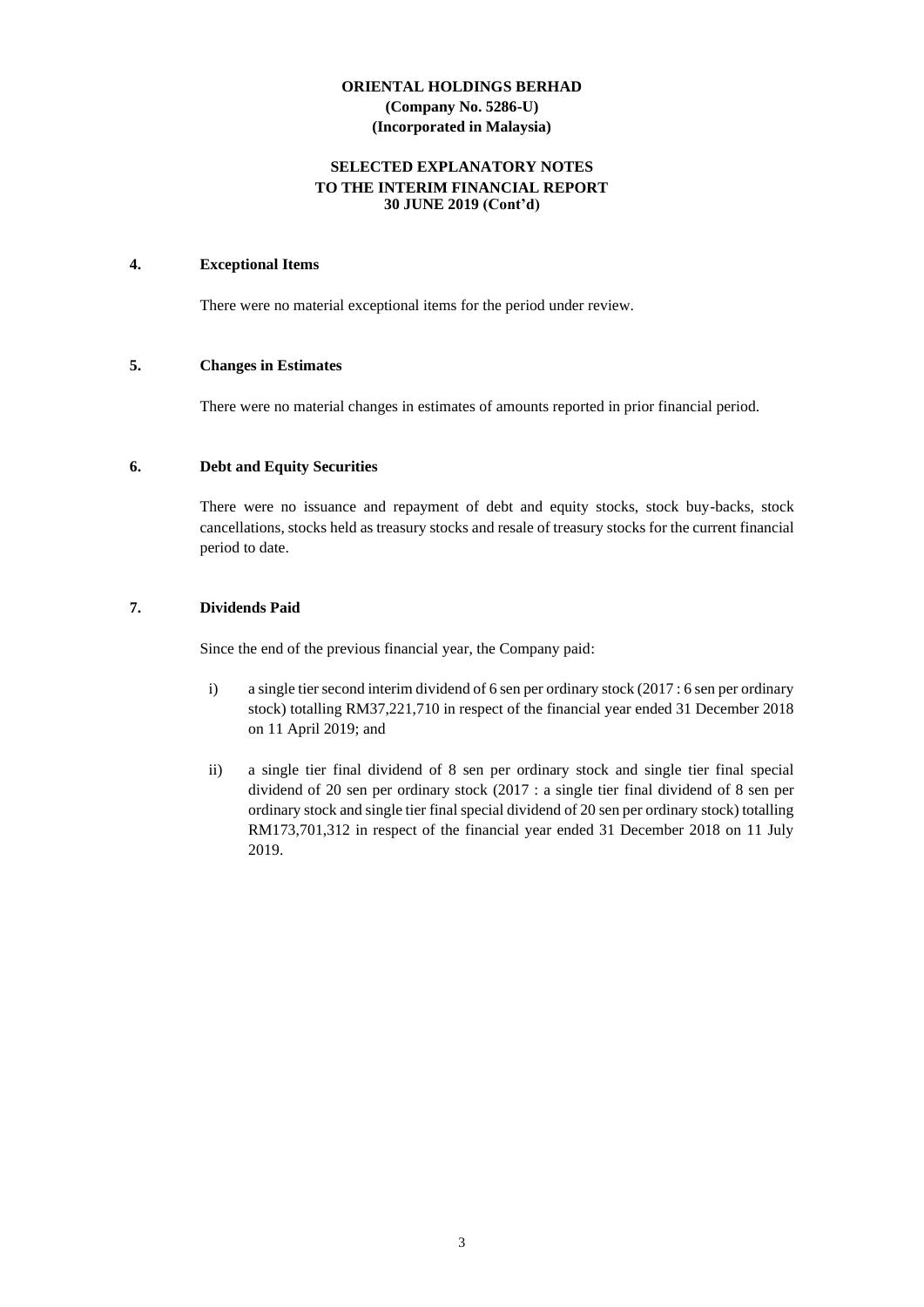## **SELECTED EXPLANATORY NOTES TO THE INTERIM FINANCIAL REPORT 30 JUNE 2019 (Cont'd)**

## **8. Segment Revenue and Results**

|                                                          | <b>Automotive</b><br>and related<br>products<br><b>RM'000</b> | <b>Plastic</b><br>products<br><b>RM'000</b> | <b>Hotels</b> and<br>resorts<br><b>RM'000</b> | <b>Plantation</b><br><b>RM'000</b> | <b>Investment</b><br>holding<br><b>RM'000</b> | <b>Investment</b><br>properties &<br>trading of<br>building<br>material<br>products<br><b>RM'000</b> | Healthcare<br><b>RM'000</b> | <b>Total of all</b><br>segments<br><b>RM'000</b> | Reconciliation/<br><b>Elimination</b><br><b>RM'000</b> | <b>Notes</b> | <b>Total per</b><br>consolidated<br>financial<br>statements<br><b>RM'000</b> |
|----------------------------------------------------------|---------------------------------------------------------------|---------------------------------------------|-----------------------------------------------|------------------------------------|-----------------------------------------------|------------------------------------------------------------------------------------------------------|-----------------------------|--------------------------------------------------|--------------------------------------------------------|--------------|------------------------------------------------------------------------------|
| 30 June 2019                                             |                                                               |                                             |                                               |                                    |                                               |                                                                                                      |                             |                                                  |                                                        |              |                                                                              |
| Revenue from external customers<br>Inter-segment revenue | 2,047,286<br>407                                              | 136,507<br>84                               | 151,404<br>154                                | 245,282                            | 16,175<br>10,696                              | 154,313<br>37                                                                                        | 46,869                      | 2,797,836<br>11,378                              | (11,378)                                               |              | 2,797,836                                                                    |
| Total revenue                                            | 2,047,693                                                     | 136,591                                     | 151,558                                       | 245,282                            | 26,871                                        | 154,350                                                                                              | 46,869                      | 2,809,214                                        | (11,378)                                               |              | 2,797,836                                                                    |
| <b>Results</b><br>Segment profit/(loss)                  | 184,879                                                       | 2,947                                       | 22,156                                        | (9,205)                            | (1,329)                                       | 45                                                                                                   | (3,593)                     | 195,900                                          | 10,647                                                 | A            | 206,547                                                                      |
| <b>Assets</b><br>Segment assets                          | 3,422,771                                                     | 383,839                                     | 1,067,934                                     | 2,393,991                          | 1,017,514                                     | 1,118,458                                                                                            | 214,754                     | 9,619,261                                        | 718,001                                                | B            | 10,337,262                                                                   |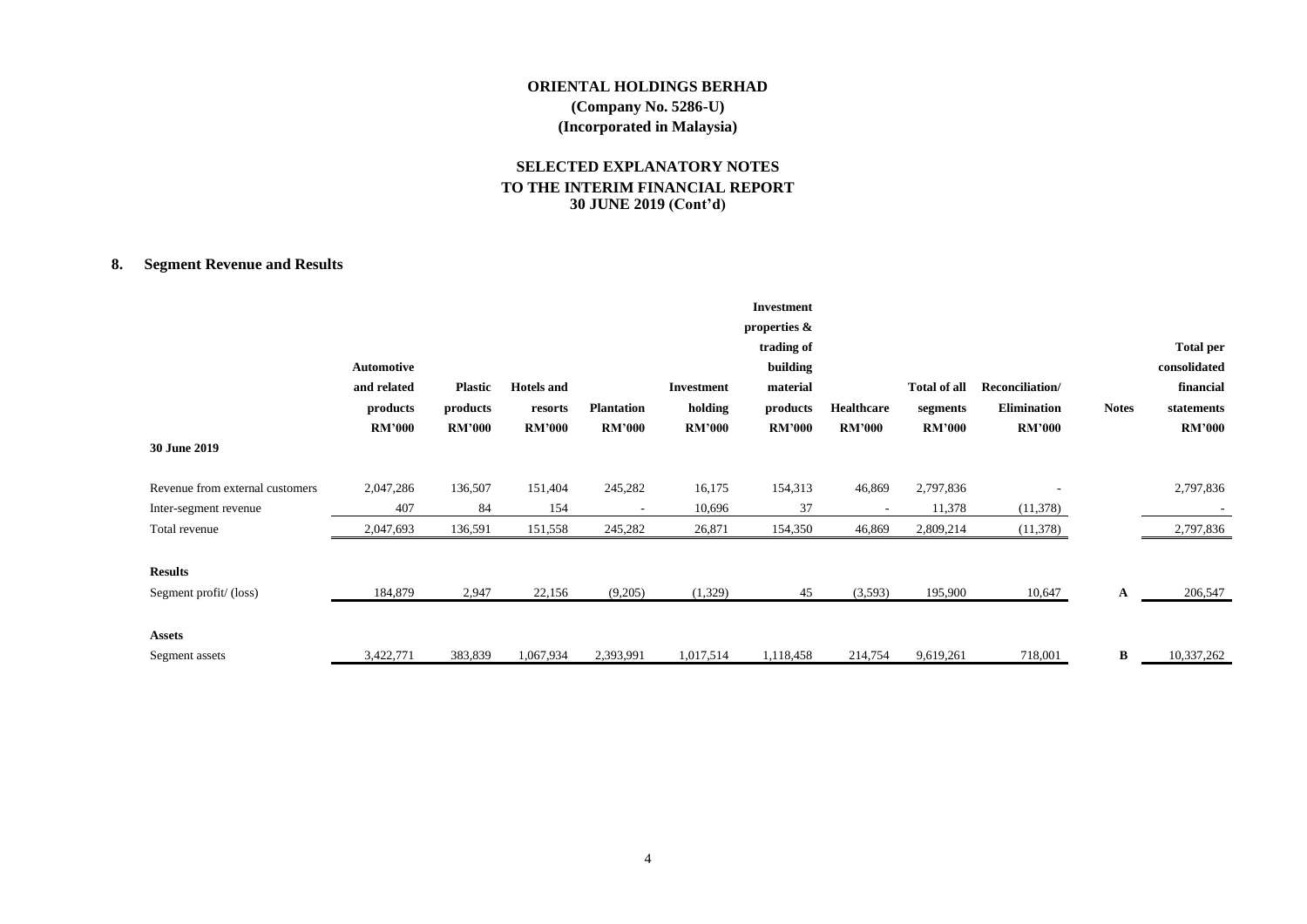## **SELECTED EXPLANATORY NOTES TO THE INTERIM FINANCIAL REPORT 30 JUNE 2019 (Cont'd)**

#### **8. Segment Revenue and Results (Cont'd)**

- *Notes Nature of adjustments and eliminations to arrive at amounts reported in the consolidated interim financial report*
- A The following items are added to/ (deducted from) segment profit to arrive at "Profit before tax" presented in the condensed consolidated statements of comprehensive income:

|                                | 30 June 2019 |
|--------------------------------|--------------|
|                                | RM'000       |
| Share of results of associates | 20,288       |
| Finance costs                  | (9.641)      |
|                                |              |

B The following items are added to segment assets to arrive at total assets reported in the condensed consolidated statement of financial positions:

|                          | 30 June 2019 |
|--------------------------|--------------|
|                          | RM'000       |
| Investment in associates | 655,152      |
| Current tax assets       | 29,511       |
| Deferred tax assets      | 33,338       |
|                          | 718,001      |
|                          |              |

## **9. Material Post Balance Sheet Events**

There were no material events subsequent to the end of the period under review which have not been reflected in this interim financial report.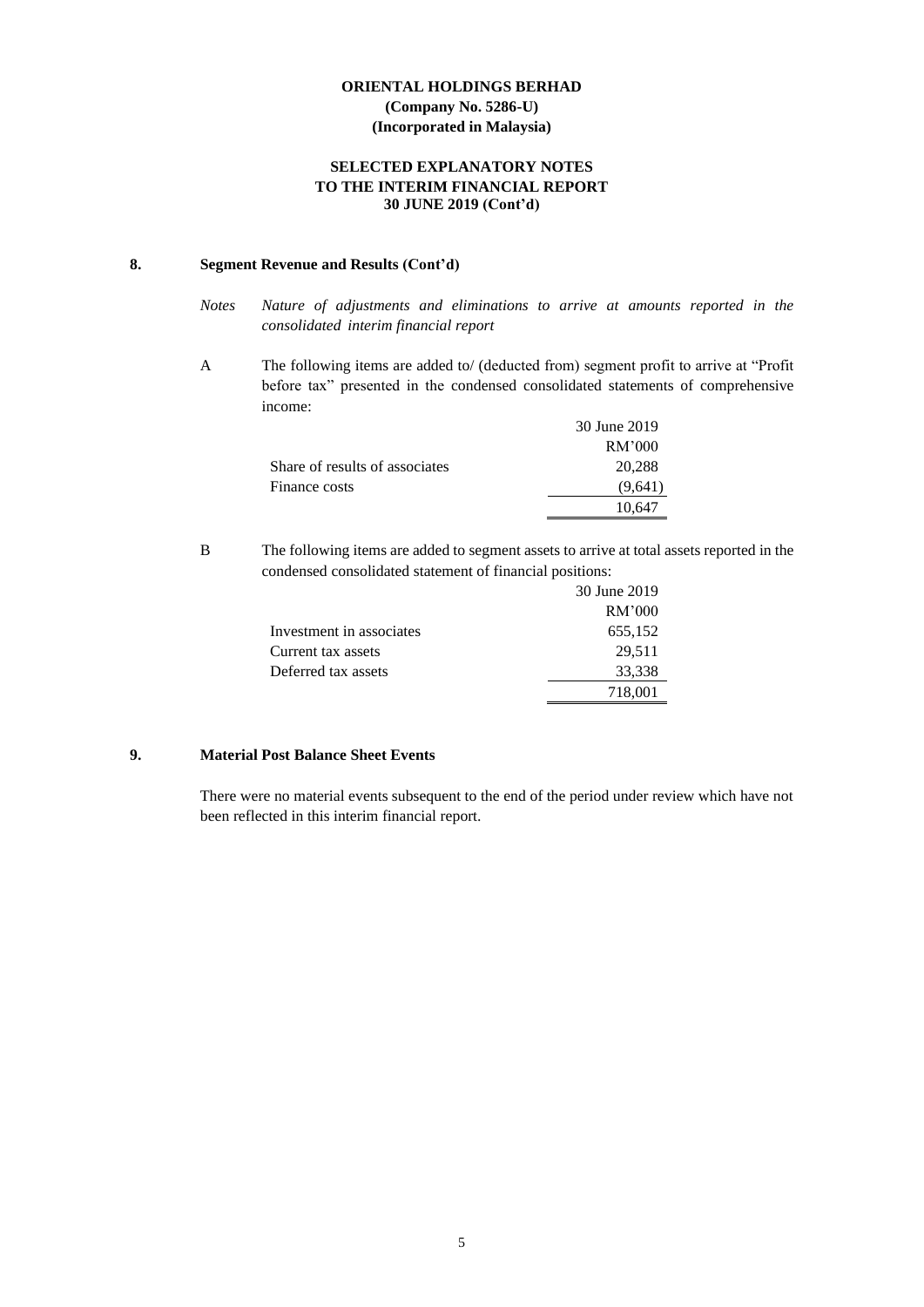#### **SELECTED EXPLANATORY NOTES TO THE INTERIM FINANCIAL REPORT 30 JUNE 2019 (Cont'd)**

#### **10. Changes in Group's Composition**

There were no changes in the composition of the Group during the current financial period todate other than the following:-

- (i) Armstrong Component Parts (Vietnam) Co., Ltd ("ACPV"), a wholly-owned subsidiary of Armstrong Auto Parts Sdn Berhad which in turn is 60.26% owned by the Company had on 6 February 2017 submitted the notice of voluntary dissolution and termination of activities to the Vietnamese tax authority. ACPV was involved in the manufacturing of automotive parts before cessation of its business operations in November 2014. The liquidation is still in progress.
- (ii) Armstrong Realty Sdn. Bhd. ("AR"), a wholly-owned subsidiary of Armstrong Auto Parts Sdn. Berhad which, in turn is a 89.65% owned subsidiary of OHB had on 28 September 2018 been placed under members' voluntary winding up proceeding. AR had ceased operations and is dormant since 2008. The liquidation is still in progress.
- (iii) The Company had on 22 January 2019 incorporated a wholly owned subsidiary named Star Life Pharma Sdn. Bhd.. The initial issued share capital of Star Life Pharma is one ordinary share at an issue price of RM1 only. The intended principal activity of Star Life Pharma Sdn. Bhd. is to operate as an integrated lifestyle retail pharmacy.
- (iv) The Company through its direct 51% owned subsidiary, Melaka Straits Medical Centre Sdn. Bhd. had on 23 January 2019 incorporated a wholly owned subsidiary named Star Joy Sdn. Bhd.. The initial issued share capital is one ordinary share at an issue price of RM1 only. The intended principal activity of Star Joy Sdn. Bhd. is to manage and operate transitional care centre(s).
- (v) The Company had on 19 April 2019 incorporated a subsidiary named Selasih OAM Sdn. Bhd., as a wholly-owned subsidiary of Oriental Asia (Mauritius) Pte. Ltd. which, in turn is a wholly-owned subsidiary of Selasih Permata Sdn. Bhd. Selasih Permata Sdn. Bhd. is a 50.5% owned subsidiary of OHB. The initial issued share capital of Selasih OAM Sdn. Bhd. is two ordinary shares at an issue price of RM1 each. The intended principal activity of Selasih OAM Sdn. Bhd. is investment holding.
- (vi) The Company had on 20 June 2019 incorporated a subsidiary named Kah Agency Sdn. Bhd., as a wholly-owned subsidiary of Kah Motor Company Sdn. Berhad. The initial issued share capital is two ordinary share at an issue price of RM1 each. The intended principal activity of Kah Agency Sdn. Bhd. is insurance agent.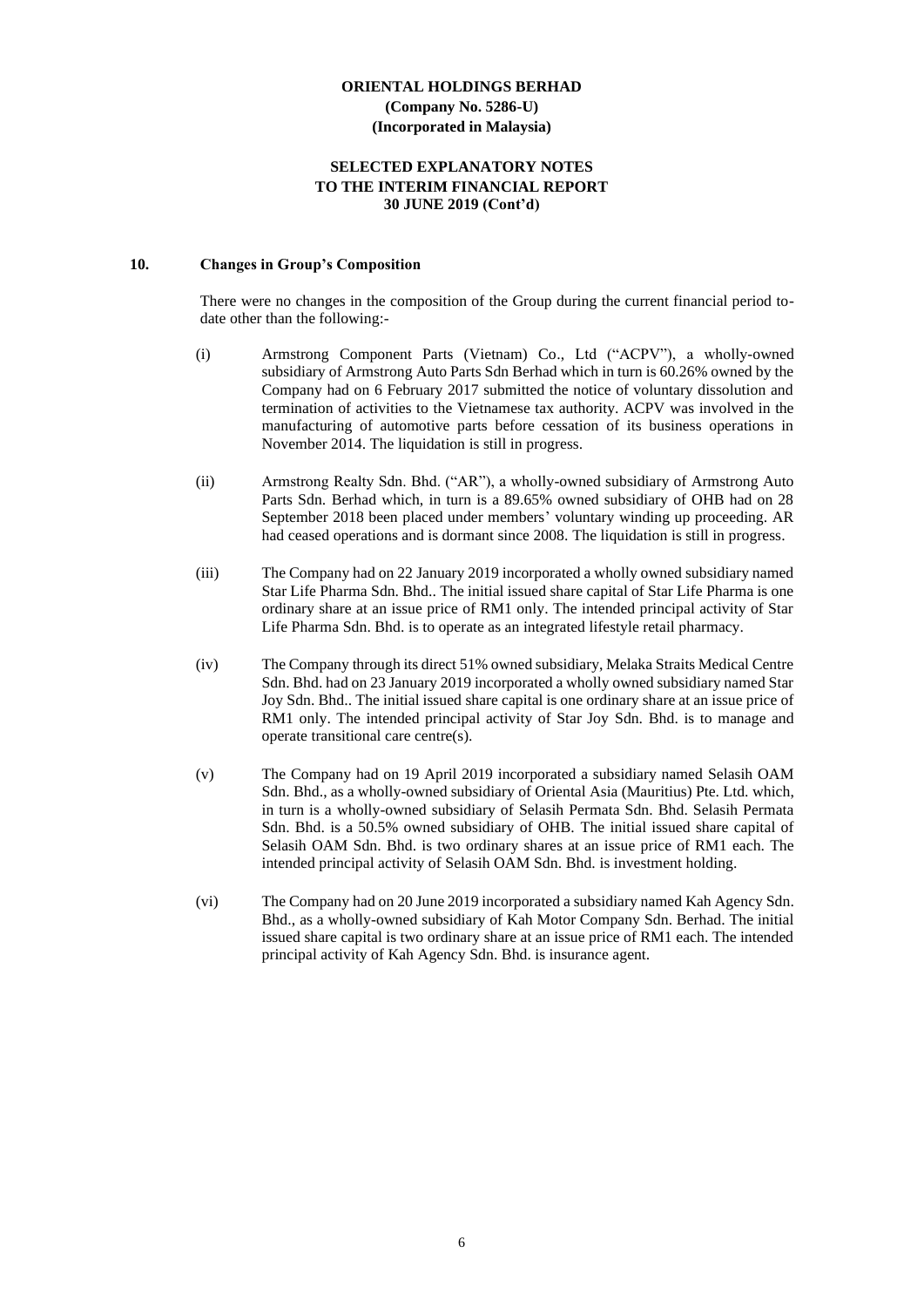#### **SELECTED EXPLANATORY NOTES TO THE INTERIM FINANCIAL REPORT 30 JUNE 2019 (Cont'd)**

#### **11. Changes in Contingent Liabilities and Assets and Changes in Material Litigations**

There were no contingent liabilities and assets at the end of the reporting period.

Neither the Company nor any of its subsidiaries is engaged in any material litigation, either as plaintiff or defendant and the Directors are not aware of any proceedings pending or threatened, against the Company or any of its subsidiaries or of any facts likely to give rise to any proceedings which might materially affect the position or business of the Company or any of its subsidiaries, financially or otherwise.

#### **12. Review of Group's Performance**

#### *Overall Review*

The Group recorded year to date revenue of RM 2,797.8 million, a decrease of 16.6% or RM 557.2 million as compared to RM 3,355.0 million in the corresponding period last year. The decline in revenue was mainly attributable to lower contribution from the automotive segment by RM 467.6 million impacted by the lower number of cars sold from retail operations. Group's operating profits decline by RM 76.9 million mainly contributed by decrease in gross profit margin from plantation and investment holding segments.

The Group recorded year to date profit before tax of RM 206.5 million, a 32.2% or RM 97.9 million lower as compared to RM 304.5 million in the corresponding period last year. The lower year to date profit before tax was mainly attributable to lower contribution from automotive and investment holding segments as described below.

#### *Segmental Analysis*

Performance for each operating segment is as follows:-

The revenue from the automotive segment decreased by 18.6% to RM 2,047.3 million and operating profit decreased by 11.6% to RM 184.9 million.

For the retail operations in Singapore, revenue decreased by 18.6% mainly from lower number of cars sold in line with lower COE quota issued. Operating profit decreased by 13.9% attributable to higher unrealised foreign exchange loss of RM 2.0 million in 2019 (2018 : RM 1.2 million) mainly from fixed deposits in AUD, USD and JPY. For the retail operations in Malaysia, revenue decreased by 19.1% attributable to lower number of cars sold by 26.1% affected by reintroduction of SST (since Sept'18), delayed in government price approvals and competition from other car brands.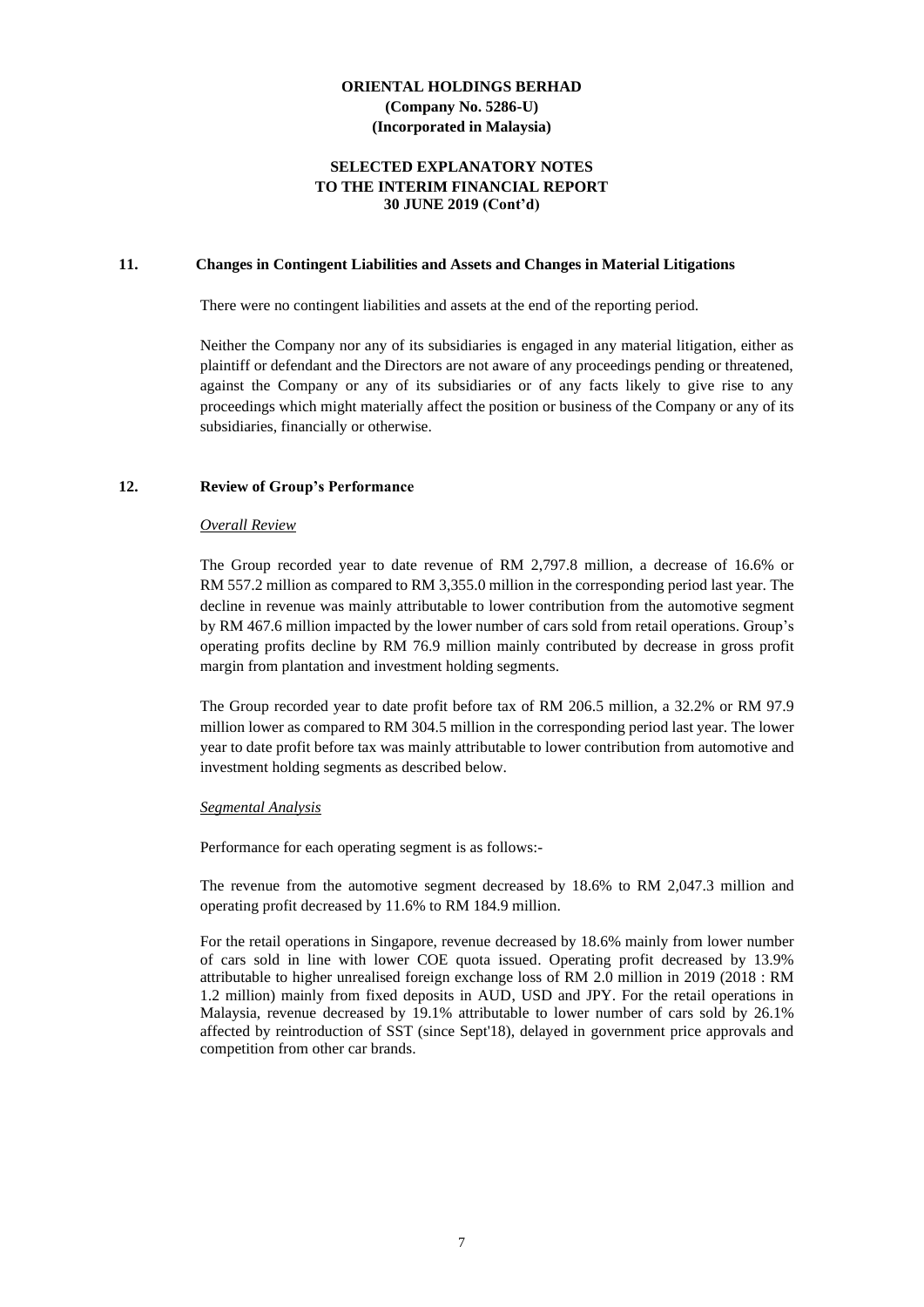#### **SELECTED EXPLANATORY NOTES TO THE INTERIM FINANCIAL REPORT 30 JUNE 2019 (Cont'd)**

#### **12. Review of Group's Performance (Cont'd)**

The revenue for plantation segment decreased by 21.5% while the operating loss decreased by 77.2% compared to corresponding period last year. The decline in revenue was impacted by the overall decline in commodities selling prices compared to 2018 (CPO decreased by 16.4%; PK decreased by 36.7% and FFB decreased by 16.0%). The segment registered lower operating loss attributable to unrealised foreign exchange loss of RM 3.9 million in 2019 (2018 : RM 89.6 million) mainly from weakening of IDR against JPY denominated borrowings.

Plastic segment has shown improvement in both revenue and operating profit in 2019 compared to corresponding period last year. The revenue for the segment increased by 33.5% and operating profit increased by 1,777.1% attributable to increase in orders from its automotive and electronics products.

Hotels and resorts segment revenue remained constant while operating profit decreased by 11.5%. The decline in operating profit was impacted by the overall lower average occupancy rate and average room rate for hotels especially from Australia and UK hotels mainly due to lower demand for online travel agencies and fully independent travellers.

The revenue for investment holding segment decreased by 80.6% and recorded an operating loss of RM 1.3 million (2018 operating profit : 78.9 million) mainly due to lower dividend income received and higher unrealised foreign exchange loss of RM 8.9 million (2018 : RM 3.2 million) on JPY denominated borrowings.

The revenue for investment properties and trading of building material products segment increased slightly by 5.9% while operating profit decreased by 99.0% to RM 0.05 million (2018 : RM 4.3 million) mainly due to unrealised foreign exchange loss from USD denominated advances.

Healthcare segment's revenue remained constant while still operating at loss of RM 3.6 million (2018 : RM 4.4 million) due to high fixed operating cost since its commencement in January 2015.

#### **13. Material Change in Profit/ Loss Before Taxation ("PBT"/ "LBT") reported as compared with the immediate preceding quarter**

#### *Overall Review*

The Group's revenue for the second quarter of 2019 was RM 1,408.1 million, an increase of RM 18.4 million or 1.3% from RM 1,389.7 million in Q1FY19, mainly due to higher contribution from automotive segment attributable to higher number of cars sold especially for the retail operations in Singapore. Decrease in the Group's operating profits by RM 106.1 million (Q2FY19 : RM 44.9 million; Q1FY19 : RM 151.0 million) was mainly due to unrealised foreign exchange loss in Q2FY19 of RM 39.8 million (unrealised foreign exchange gain in Q1FY19 : RM 23.9 million).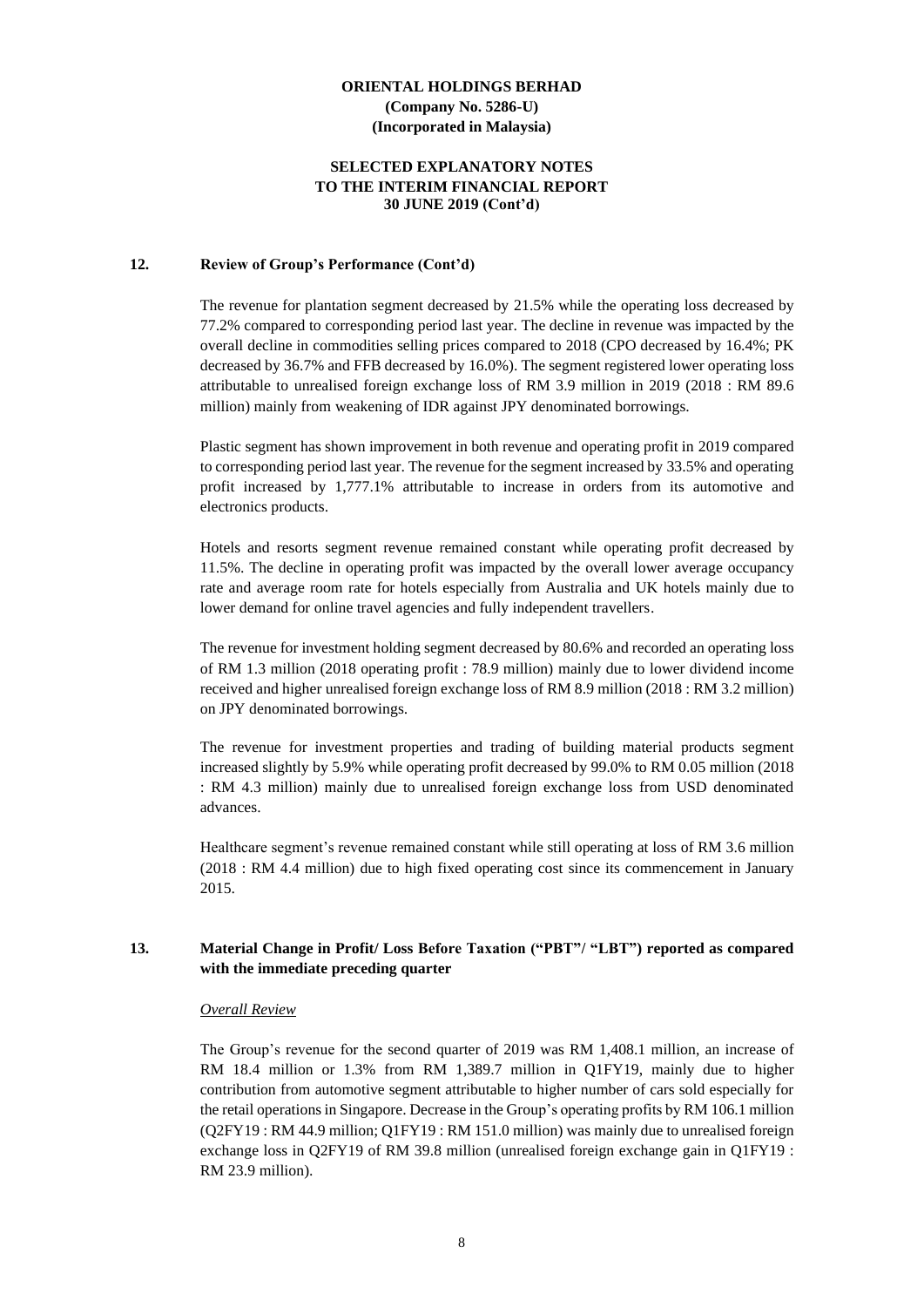#### **SELECTED EXPLANATORY NOTES TO THE INTERIM FINANCIAL REPORT 30 JUNE 2019 (Cont'd)**

#### **13. Material Change in Profit/ Loss Before Taxation ("PBT"/ "LBT") reported as compared with the immediate preceding quarter (Cont'd)**

The Group's profit before tax for Q2FY19 decreased from RM 150.6 million in Q1FY19 to RM 56.0 million. The lower profit before tax was mainly due to decrease in performance from plantation segment.

#### *Segmental Analysis*

Performances of each operating segment as compared to the immediate preceding quarter are as follows:-

Revenue from automotive segment increased marginally by 1.9% to RM 1,033.3 million and operating profit grew to RM 95.5 million (Q1FY19 : RM 89.4 million). Higher revenue and operating profit were due to higher number of cars sold especially from retail operations in Singapore and higher dividend income from quoted shares. Operating profit increased as the segment incurred lower unrealised foreign exchange gain of RM 1.0 million in Q2FY19 (Q1FY19 unrealised foreign exchange loss : RM 1.7 million) mainly from its advances to subsidiaries.

Revenue from plantation segment decreased by 8.9% (Q1FY19 : RM 116.9 million ; Q1FY19 : RM 128.4 million) and operating loss was RM 55.3 million in Q2FY19 (Q1FY19 operating profit : RM 46.1 million). The decline in revenue was impacted by lower CPO and PK sales volume by 4.7% and 44.3% respectively and PK selling price decreased by 13.3%. The segment recorded an operating loss was attributable to unfavourable unrealised foreign exchange loss of RM 30.1 million (Q1FY19 unrealised foreign exchange gain : RM 26.2 million) on JPY denominated borrowings.

Revenue for plastic segment increased by 13.0% to RM 72.4 million (Q1FY19 : RM 64.1 million), while operating profit decreased by 33.9% to RM 1.2 million (Q1FY19 : RM 1.8 million). Plastic segment has been operating under competitive environment with marginal profit leading to decline in segment performance.

Revenue for hotels and resorts segment decreased by 9.5% (Q2FY19 : RM 71.9 million; Q1FY19 : RM 79.5 million) and operating profit declined by 63.9% (Q2FY19 : RM 5.9 million; Q1FY19 : RM 16.3 million) mainly attributable to decrease in hotels' average occupancy rate and average room rate due to seasonal factor except for UK hotel.

Revenue for investment holding segment increased by 314.3% to RM 13.0 million (Q1FY19 : RM 3.1 million), while recorded an operating loss of RM 1.5 million (Q1FY19 operating profit : RM 0.1 million). Higher operating loss was due to higher unrealised foreign exchange loss from JPY and SGD denominated borrowings.

Revenue for investment properties and trading of building material products segment remained constant and recorded an operating profit of RM 0.7 million (Q1FY19 operating loss : RM 0.6 million) mainly due to cost saving in operating expenses.

Revenue for healthcare segment increased by 6.0% (Q2FY19 : RM 24.1 million; Q1FY19 : 22.8 million) due to higher total number of patient by 3%. Healthcare segment remained operating at loss of RM 1.5 million (Q1FY19 : RM 2.1 million) as a result of high fixed operating costs.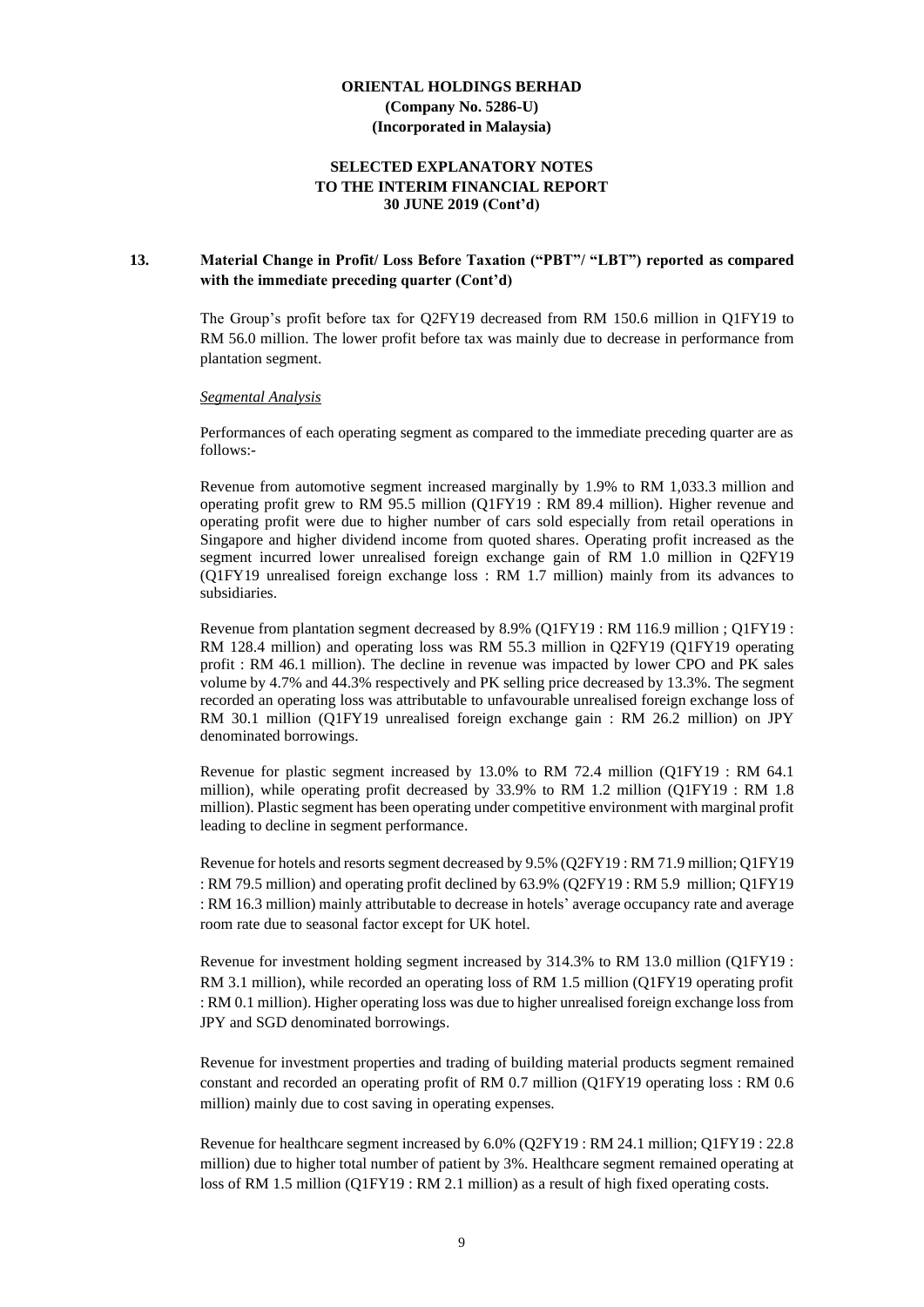#### **SELECTED EXPLANATORY NOTES TO THE INTERIM FINANCIAL REPORT 30 JUNE 2019 (Cont'd)**

#### **14. Current Year Prospects**

The automotive segment will continue to contribute to the Group's performance under very competitive market conditions with strong and aggressive promotional campaigns by car companies that are keen to grow their market shares. The automotive segment will continue to expand and upgrade its showrooms and service centres.

The plastic segment continues to face stiff competition environment from the local industry players. Limited growth in the automotive industry in Malaysia with upcoming new models at smaller volume has impacted the segment's performance. The management will continue to exercise cost control, productivity improvement and source for new business ventures to improve the performance of the segment.

The plantation segment will continue to take necessary steps to ensure that all the estates and mills remain efficient and competitive. The forex exposure of the JPY loans are closely monitored and the loans are backed by fixed deposits pledged to banks. The segment is currently constructing its fourth oil mill in South Sumatra, Indonesia which expected to further enhance the segment earnings in year 2020.

The hotels and resorts segment will optimise the utilisation of its existing assets and improve operational execution through various organic measures.

The investment properties segment continues to reclaim the remaining 140 acres of land in Melaka and has completed the construction of mixed use service apartments and commercial space in Australia ahead of schedule, having obtained its Notice of Practical Completion and Occupation Permit on 9 April 2019. The lease agreement of the service apartments has been signed and hence commenced business operation for its serviced apartments in August 2019 while retail outlet will commence operation in January 2020.

Healthcare segment will continue to focus on enhancing brand awareness and positioning the hospital for sustainable growth. The hospital is expected to generate profit by year 2020. As part of Group's strategic plan to expand its presence in the healthcare industry, the segment has set up transitional care centre incorporating elderly living facilities which expected to be in operation by second half of 2019.

Given the above Group's operating segment commitments, the Board is optimistic that the Group's performance for the year 2019 will be satisfactory.

#### **15. Variance of Actual Profit from Forecast Profit/Profit Guarantee**

Not Applicable.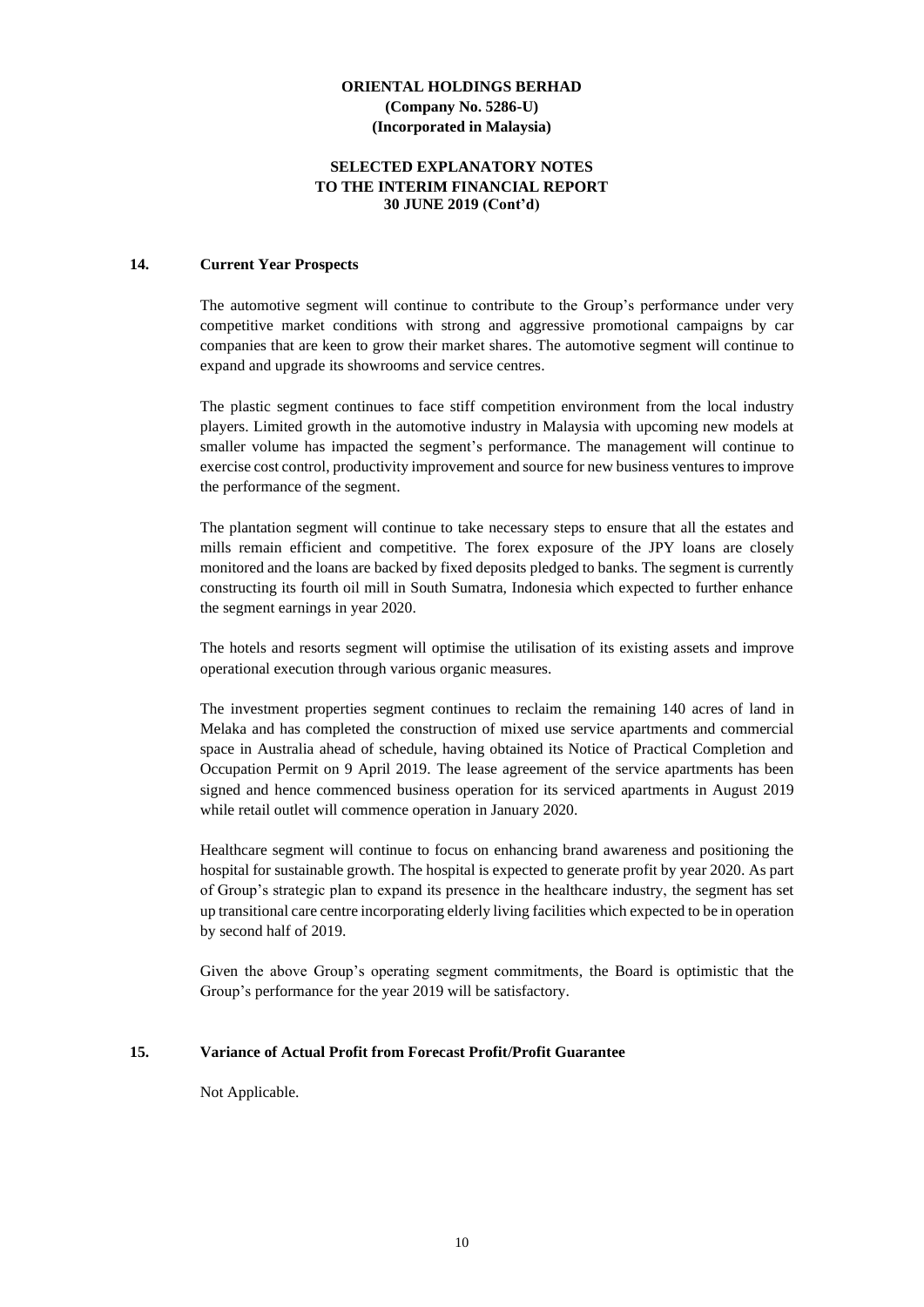## **SELECTED EXPLANATORY NOTES TO THE INTERIM FINANCIAL REPORT 30 JUNE 2019 (Cont'd)**

## **16. Taxation**

|                       |               | <b>Individual Quarter</b> | <b>Cumulative Quarter</b> |               |  |
|-----------------------|---------------|---------------------------|---------------------------|---------------|--|
|                       | Current       | Preceding                 | Current                   | Preceding     |  |
|                       | Year          | Year                      | Year                      | Year          |  |
|                       | Quarter       | Quarter                   | To date                   | To date       |  |
|                       | 30 June 19    | 30 June 18                | 30 June 19                | 30 June 18    |  |
|                       | <b>RM'000</b> | <b>RM'000</b>             | <b>RM'000</b>             | <b>RM'000</b> |  |
|                       | (Unaudited)   | (Unaudited)               | (Unaudited)               | (Unaudited)   |  |
| Current taxation      |               |                           |                           |               |  |
| Malaysian taxation    |               |                           |                           |               |  |
| - Based on profit for |               |                           |                           |               |  |
| the period            | 3,881         | 3,467                     | 6,980                     | 6,513         |  |
| (Over)/Under          |               |                           |                           |               |  |
| provision in          |               |                           |                           |               |  |
| respect of prior      |               |                           |                           |               |  |
| period                | (41)          | 187                       | 10,874                    | (91)          |  |
|                       | 3,840         | 3,654                     | 17,854                    | 6,422         |  |
| Foreign taxation      |               |                           |                           |               |  |
| Based on profit for   |               |                           |                           |               |  |
| the period            | 11,663        | 29,868                    | 35,817                    | 52,845        |  |
|                       | 15,503        | 33,522                    | 53,671                    | 59,267        |  |
| Deferred taxation     |               |                           |                           |               |  |
| Current period        | (2,966)       | 141                       | 1,021                     | 73            |  |
| (Over)/Under          |               |                           |                           |               |  |
| provision in          |               |                           |                           |               |  |
| respect of prior      |               |                           |                           |               |  |
| period                |               |                           | (108)                     | 602           |  |
|                       | (2,966)       | 141                       | 913                       | 675           |  |
|                       |               |                           |                           |               |  |
|                       | 12,537        | 33,663                    | 54,584                    | 59,942        |  |

## **17. Status of Corporate Proposals**

There were no corporate proposals that have been announced by the Company but not completed at the date of this announcement except for the Stock Buy-Back which was approved by the stockholders at the Annual General Meeting on 12 June 2019 for the buy-back of up to 10% or up to 62,039,363 ordinary stocks. There were no stocks buy-back for the period to date.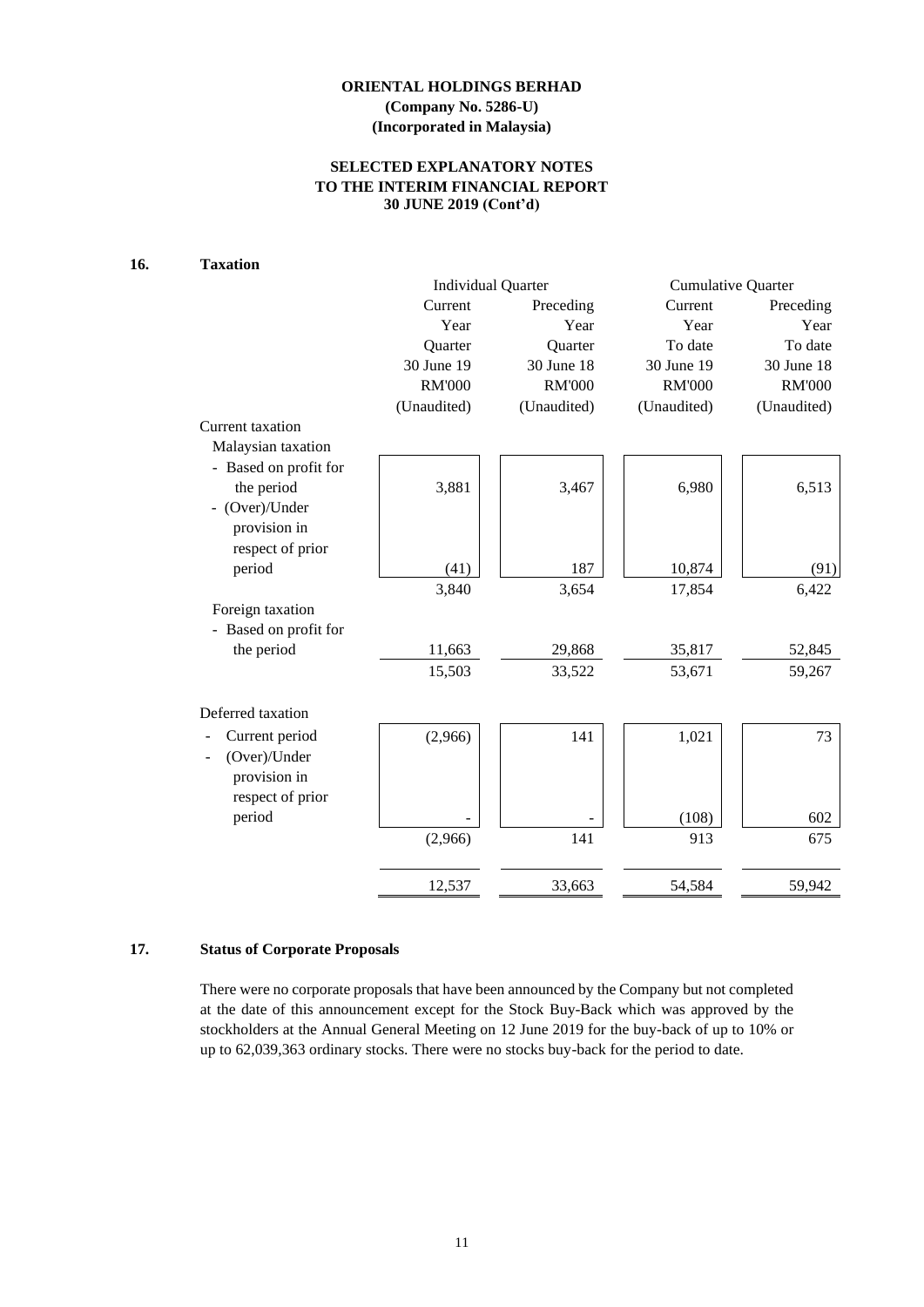## **ORIENTAL HOLDINGS BERHAD (Company No. 5286-U)**

**(Incorporated in Malaysia)**

## **SELECTED EXPLANATORY NOTES TO THE INTERIM FINANCIAL REPORT 30 JUNE 2019 (Cont'd)**

## **18. Group Borrowings**

|                                     |                 |                    | Borrowings denominated in        |                                                          |                                                           |
|-------------------------------------|-----------------|--------------------|----------------------------------|----------------------------------------------------------|-----------------------------------------------------------|
|                                     | <b>Interest</b> | <b>Ringgit</b>     | ← Foreign Currencies             |                                                          |                                                           |
| <b>Short Term</b>                   | rate %          | <b>RM'000</b><br>I | <b>Source</b><br><b>Currency</b> | <b>RM</b><br>Equivalent<br><b>RM'000</b><br>$\mathbf{I}$ | <b>Total</b><br><b>RM'000</b><br>$\mathbf{I}+\mathbf{II}$ |
| Hire purchase liabilities           | $2.5 - 2.8$     | 4,470              |                                  |                                                          | 4,470                                                     |
| Borrowings – secured                |                 |                    |                                  |                                                          |                                                           |
| -Revolving credit                   | $4.8 - 5.1$     | 4,000              |                                  |                                                          | 4,000                                                     |
|                                     | $0.4 - 1.4$     |                    | JPY 28.33 billion                | 1,090,419                                                | 1,090,419                                                 |
|                                     | $2.9 - 3.9$     |                    | SGD 0.070 billion                | 207,765                                                  | 207,765                                                   |
|                                     |                 |                    |                                  | 1,298,184                                                | 1,302,184                                                 |
| -Term loans                         | 3.4             |                    | SGD 0.001 billion                | 1,791                                                    | 1,791                                                     |
|                                     | 3.7             |                    | THB 0.054 billion                | 7,278                                                    | 7,278                                                     |
| Borrowings - unsecured              |                 |                    |                                  | 9,069                                                    | 9,069                                                     |
| -Bankers acceptance                 | $3.5 - 4.2$     | 22,857             |                                  |                                                          | 22,857                                                    |
| -Revolving credit                   | $0.4 - 1.4$     |                    | JPY 17.515 billion               | 673,728                                                  | 673,728                                                   |
|                                     |                 | 31,327             |                                  | 1,980,981                                                | 2,012,308                                                 |
| <b>Long Term</b>                    |                 |                    |                                  |                                                          |                                                           |
| Hire purchase liabilities           | $2.5 - 2.8$     | 3,373              |                                  |                                                          | 3,373                                                     |
| Borrowings - secured<br>-Term loans | 3.4             |                    | SGD 0.014 billion                | 42,354                                                   | 42,354                                                    |
|                                     |                 |                    |                                  |                                                          |                                                           |
|                                     |                 | 3,373              |                                  | 42,354                                                   | 45,727                                                    |
| <b>Total Borrowings</b>             |                 | 34,700             |                                  | 2,023,335                                                | 2,058,035                                                 |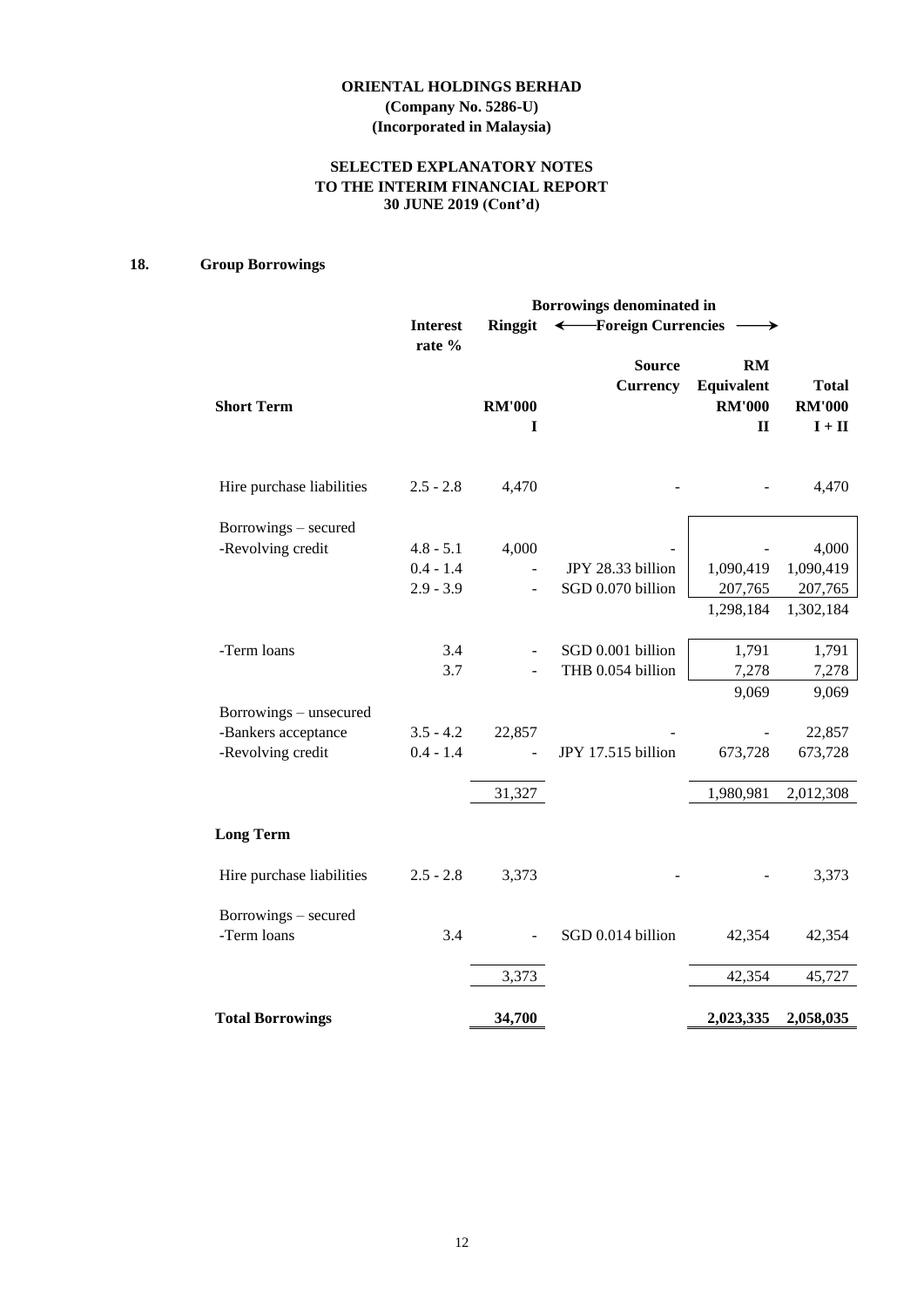#### **SELECTED EXPLANATORY NOTES TO THE INTERIM FINANCIAL REPORT 30 JUNE 2019 (Cont'd)**

## **19. Trade receivables**

The ageing analysis of trade receivables (included under trade and other receivables category) as at 30 June 2019 is as follows:

|                                    | <b>RM'000</b> | $\frac{6}{9}$ |
|------------------------------------|---------------|---------------|
| Not past due                       | 231,728       | 88.1          |
| Past due $<$ 3 months              | 26,893        | 10.2          |
| Past due 3-6 months                | 1,312         | 0.5           |
| Past due 6-12 months               | 643           | 0.2           |
| Past due more than 1 year<br>2.566 |               | 1.0           |
|                                    | 263,142       | 100.0         |

The Group did not impair the past due trade receivables but monitor these receivables closely. No bad and past due debts are anticipated that could materially affect the financial results and financial position of the Group as a whole.

### **20. Changes in Material Litigations**

Not applicable.

#### **21. Dividend Proposed**

The Board of Directors proposed an interim dividend of 12 sen per ordinary stock (2018 : 6 sen per ordinary stock) totalling RM74,443,420 in respect of the financial year ending 31 December 2019. The entitlement date and payment date will be announced at a later date.